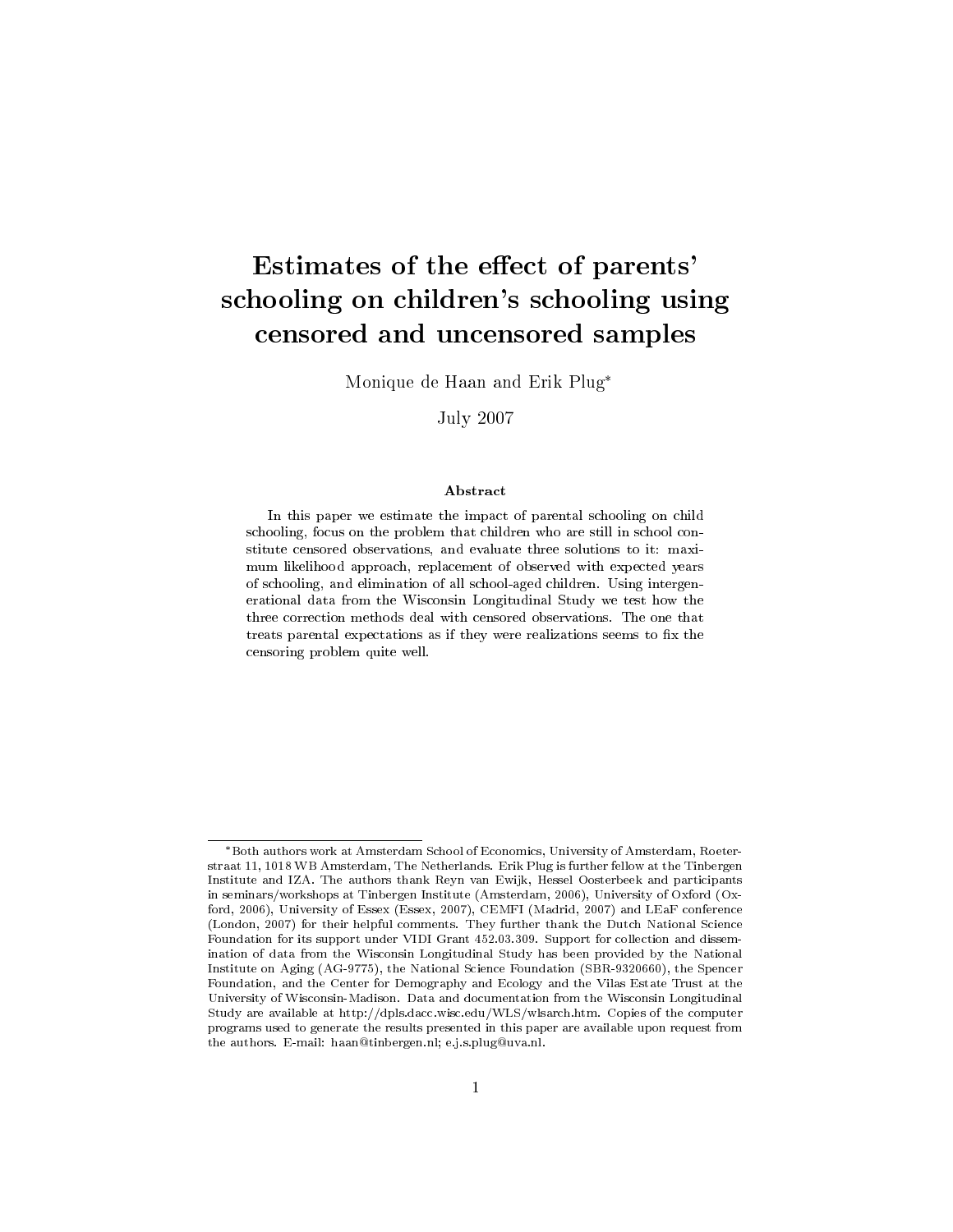### I Introduction

Most empirical studies on intergenerational mobility estimate a version of the following model

$$
Y_t = \beta Y_{t-1} + u_t \tag{1}
$$

where t is a generation index,  $Y_t$  and  $Y_{t-1}$  represent *realized* outcomes of child and parent, and  $u_t$  is a child-specific characteristic. In most studies the parameter of interest is  $\beta$  which measures the outcome association between parent and child. Estimating  $\beta$ , however, puts strong requirements on data. In household surveys, in particular, the collection of information on realized outcomes of children is often problematic. If <sup>Y</sup> represents (permanent) income, for example, income information of children is rarely available. Most children who still live with their parents do not work. And even if information is available, intergenerational mobility estimates will be biased downwards when the children's income is measured too early in life (Haider and Solon 2006; Bölmark and Lindquist 2006).

In this paper we let  $Y$  be years of schooling, and focus on the problem that (some) children may still be in school at the time of data collection, which goes under name of the censoring problem. We consider this a serious problem for three reasons. First, we cannot ignore censoring empirically, because if we do, least squares regression on censored samples would give us intergenerational mobility estimates that are too low. Second, we observe that censoring is a widely spread phenomenon. Of the recent studies that (aim to) make a distinction between causation and selection, almost all rely on samples with incomplete information on adult children. Among these studies are Behrman and Rosenzweig (2002); Chevalier (2004); Curie and Moretti (2003); Plug (2004); Black et al. (2005); Carneiro et al. (2005); Oreopoulos et al. (2006); Maurin and McNally  $(2005)$ . And third, the solutions offered to handle censored samples rely on assumptions that may not hold in practice, resulting in biased mobility estimates.

The natural solution to the censoring problem is patience. If researchers were patient and could wait until all children in the censored sample finished their schooling to collect their data, we wouldn't need to worry about censoring. Unfortunately, many researchers tend to be impatient. They are, presumably, more interested in the degree of intergenerational mobility among current generations than previous generations and are therefore willing to estimate parental schooling effects on censored samples using correction methods that do not always work.<sup>1</sup> Since the latter approach certainly merits serious consideration, it is important to know (more) about how the available correction methods deal with censored observations.

Three correction methods are currently in use: maximum likelihood approach, replacement of observed with expected years of schooling, and elimination of all school-aged children.<sup>2</sup> In this paper we apply these three different

 $1$ The authors of the present paper plea guilty on being at least as impatient as anyone.

 $2$ An alternative method to deal with censored observations is to look at intermediate out-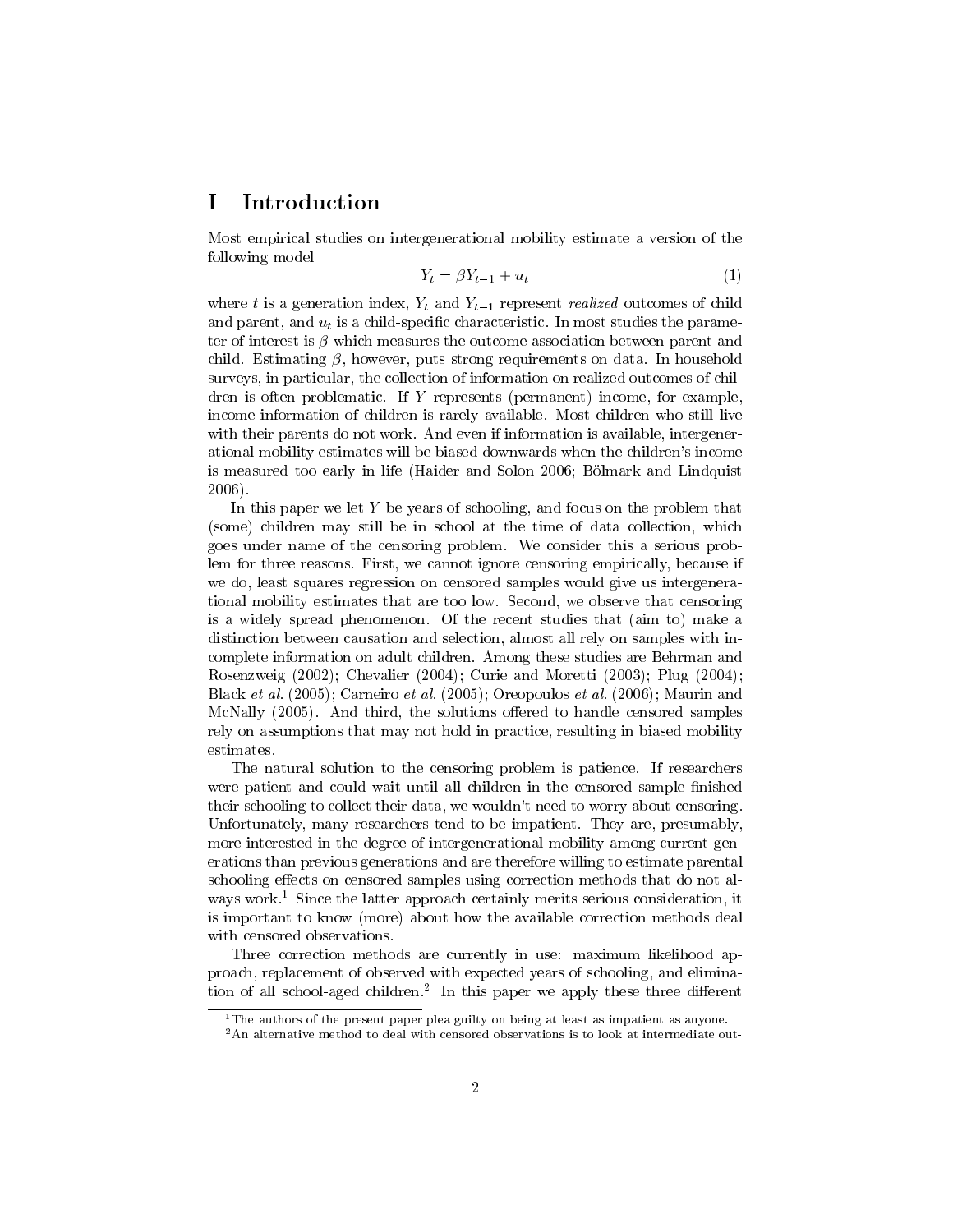methods to correct for the censoring problem to one particular data set: the most recent version of the Wisconsin Longitudinal Study (henceforth often WLS).

The WLS collects information on a large group of students who graduated from Wisconsin high schools in 1957. In 1975, 1992 and 2004 the same students were contacted again and asked about their children's schooling. The questions cover three different school stages. In 1975 most children are still in school: the sample includes information on expected schooling. In 1992 the same children are about to complete school: the sample is a censored sample. In 2004 all children have passed their school-going age: the sample contains information on completed schooling.

Our contributions are twofold. First, we present new and better estimates of the intergenerational mobility of schooling. In addition, we make a distinction between own birth children and adoptees to investigate how much inherited abilities contribute to the impact of parental schooling. With updated 2004 samples, we estimate the ultimate mobility models in which censored observations are absent. And second, we examine the validity of the different solutions to deal with the problem of censored data. With the 1975 and 1992 samples, we estimate the impact of parental schooling on children's schooling applying the various procedures to correct for censored observations and use the difference between ultimate and corrected mobility estimates as a validity indicator.

This paper continues as follows. Section II models the intergenerational mobility of schooling, focuses on the problem that children who are still in school generate censored observations, and provides some intuition of the various solutions to it. Section III provides a brief description of the Wisconsin Longitudinal Survey. Section IV presents and compares the parameter estimates. Section V evaluates the three correction methods and their underlying assumptions. Section VI concludes.

### II Mobility models using censored data

Much of recent work on intergenerational schooling mobility has concentrated on estimating a version of the following model

$$
S_t = \delta S_{t-1} + \epsilon_t,\tag{2}
$$

where t is a generation index,  $S_t$  and  $S_{t-1}$  represent the schooling of child and parent, usually measured as the number of years of completed schooling, and  $\epsilon_t$  is a child-specific characteristic. The mobility parameter  $\delta$  measures the association between the schooling of parent and child. With information on  $S_t$ and  $S_{t-1}$ , the least-squares estimator is defined as

$$
\text{plim } \delta_{OLS} = \text{cov}(S_t, S_{t-1}) / \text{var}(S_{t-1}) = \delta. \tag{3}
$$

comes that are realized and available, such as birth weight (Curie and Moretti 2004), grade repetition (Carneiro et al. 2005; Oreopoulos et al. 2006; Maurin and McNally 2007) or postcompulsory schooling attendance (Chevalier 2004). Without information on realized school outcomes of children, however, we do not know how informative these intermediate outcomes are when it comes to assessing intergenerational schooling effects.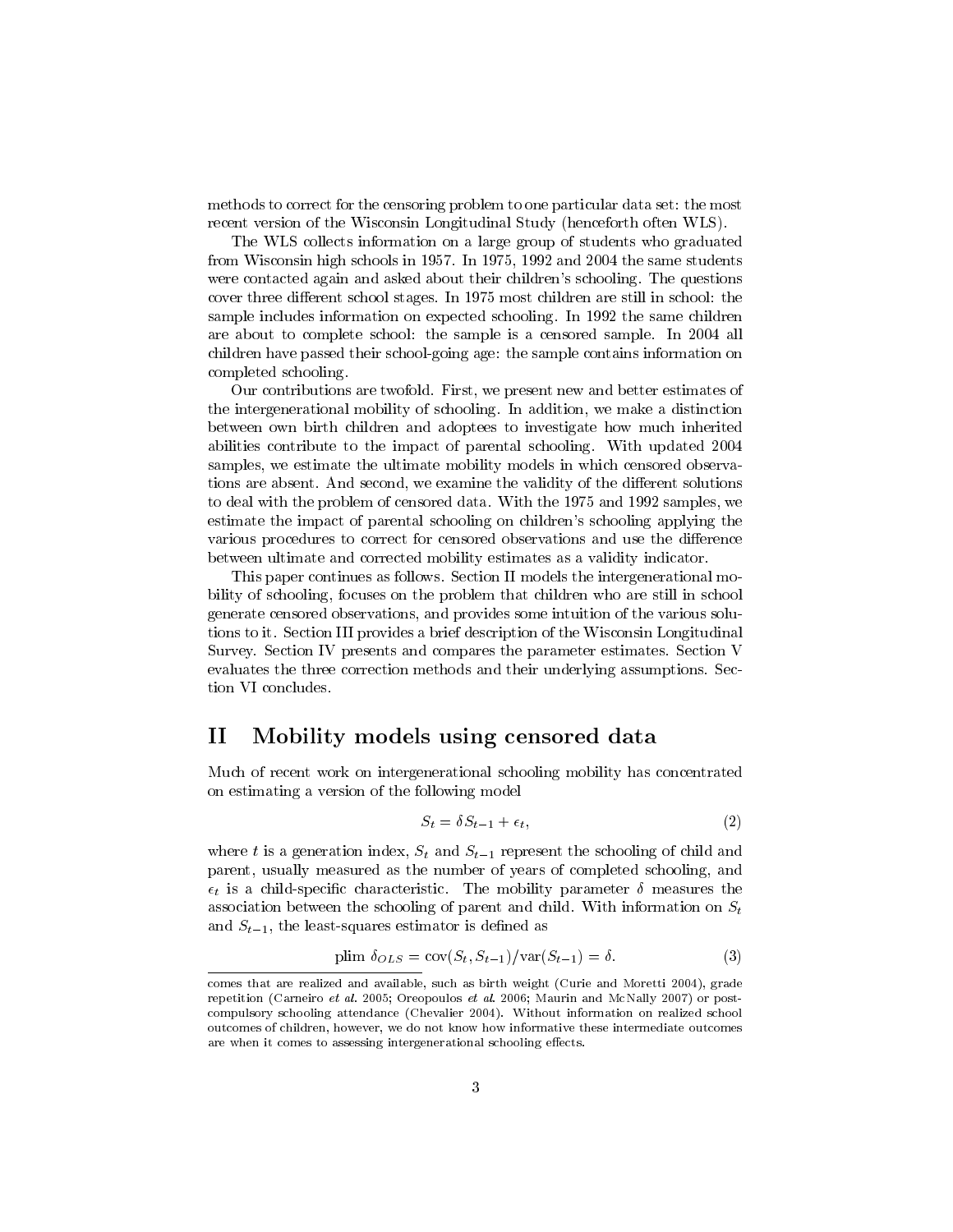A well-known problem in analyzing intergenerational schooling mobility is that information on the child's completed schooling is not always available. Some children are still in school at the time data are collected and create censored observations. To accommodate censored observations, the intergenerational schooling model needs to be rewritten as

$$
S_t^c = \begin{cases} S_t^c = S_t & \text{if } d_t = 0, \\ S_t^c < S_t & \text{if } d_t = 1, \end{cases} \tag{4}
$$

where  $S_t^c$  represents the child's years of schooling observed in the censored sample, and  $d_t$  denotes whether observations are censored  $(d_t = 1)$  or not  $(d_t = 0)$ . If we would ignore censoring, and treat the children's observed years of schooling as if it were their completed years, the estimation of  $S_t^c$  on  $S_{t-1}$  using ordinary least squares gives us a mobility parameter that is too low. The intuition is as follows. We know that (a) more schooled children (with more schooled parents) are more likely to be censored; and (b) observed years are smaller than or equal to the completed years. Taken together, these observations imply that observed years of schooling covary less with parental years of schooling  $(\text{cov}(S_t^c, S_{t-1}) \leq \text{cov}(S_t, S_{t-1}))$ . When we now apply least squares to estimate t the model

$$
S_t^c = \delta^c S_{t-1} + \epsilon_t^c,\tag{5}
$$

it follows naturally that the corresponding least squares estimator is biased toward zero, as

$$
\text{plim }\delta_{OLS}^c = \text{cov}(S_t^c, S_{t-1})/\text{var}(S_{t-1}) \leq \text{cov}(S_t, S_{t-1})/\text{var}(S_{t-1}) = \delta. \tag{6}
$$

Recent work on intergenerational mobility of schooling has taken three approaches to tackle the censoring problem: maximum likelihood approach, replacement of observed with expected years of schooling, and elimination of all school-aged children. Below we shortly discuss the different approaches.

#### A censored regression model

Plug  $(2004)$  exploits the 1992 wave of the WLS to estimate the effect of fathers and mothers schooling on child's schooling using samples of biological and adopted children. In 1992, however, many children have not yet finished their schooling (about 25% of the biological children and 40% of the adopted children). As we already mentioned, not taking censoring into account gives inconsistent estimates. Plug therefore uses a censored regression model, one of the standard procedures for handling censored observations. Assuming the conditional distribution of  $\epsilon_t$  is normally distributed with homoskedastic errors the likelihood function is

$$
L(\theta) = \prod_{i=1}^{N} \left[ \phi(S_t \mid S_{t-1}, \theta) \right]^{1-d_t} \left[ 1 - \Phi(S_t^c \mid S_{t-1}, \theta) \right]^{d_t},\tag{7}
$$

where  $\phi$  and  $\Phi$  represent normal density and distribution functions,  $\theta$  are the distribution parameters that include  $\delta$ , and i indexes the family in which the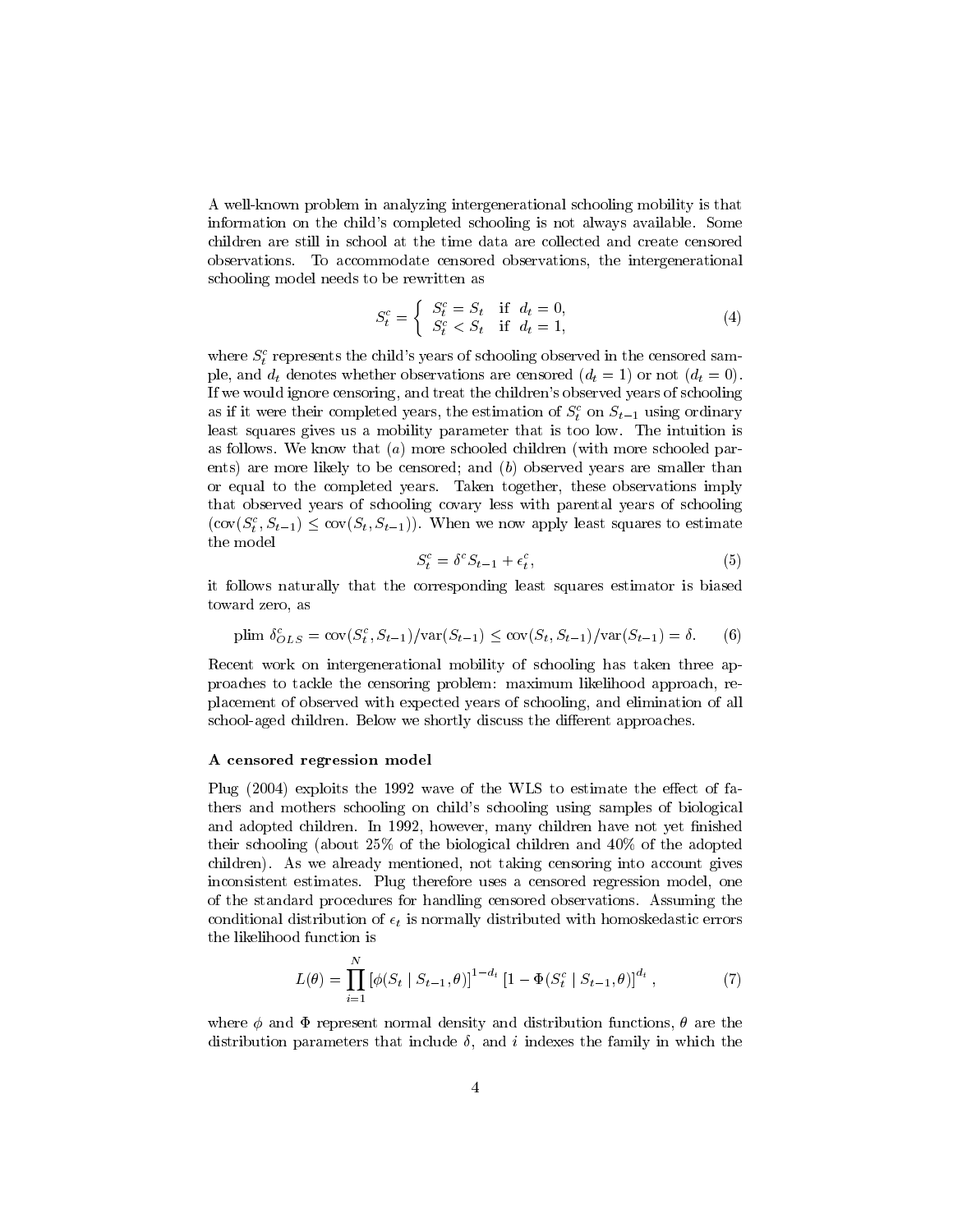child is born and raised. Maximization of (7) yields a consistent estimator of  $\delta$ , unless the error distribution is incorrectly specified, being non-normally distributed or having heteroskedastic errors of unknown form.

#### Eliminating all school-going aged children

Black *et al.* (2005) estimate the effect of parental schooling on child schooling using a reform in compulsory schooling in Norway during the sixties and early seventies to draw causal inferences. Because Black et al. focus on relatively young parents  $\sim$ only those between 42 and 53 years old are affected by the reform- many children have not finished their schooling yet by the time they appear in their sample. They take account of the censoring problem by eliminating all children younger than age 25.

Many of these children are likely to have parents who were very young when they were born. Black et al. therefore run the risk of introducing sample selection bias when they reduce their sample. The argument is that censoring is not random but related to observed and unobserved parental characteristics, and that the corresponding estimate of the effect of parental schooling using the reduced sample can be biased.

#### Inserting parental expectations for children still in school

Behrman and Rosenzweig  $(2002)$  employ a mail survey  $-i$ ssued in 1994– to collect information on the families of identical twins born between 1936 and 1955, all drawn from the Minnesota Twin Registry (MTR). The survey contains information on the schooling of the twins, their parents and children, including information on expected schooling for children who had not completed their schooling yet; this is the case for more than  $50\%$  of their sample.<sup>3</sup>

Behrman and Rosenzweig propose to replace their censored observations with parental expectations and treat these expectations as if they were school realizations for children with unfinished schooling. This gives the following school variable for the child

$$
\widetilde{S}_t = \begin{cases}\nS_t & \text{if } d_t = 0, \\
S_t^e & \text{if } d_t = 1,\n\end{cases}
$$
\n(8)

where  $S_t^e$  represents the school level the parent expects her child to complete. Suppose we model parental expectations about their children's completed years of schooling as follows

$$
S_t^e = S_t + \eta_t,\tag{9}
$$

<sup>3</sup>The American Economic Review provides data and programmes for replication purposes online. From this source we have extracted the twin sample using data and programmes of Antonovics and Goldberger (2005). We are able to trace 844 monozygotic twin parents with children. Of these 844 children, 428 are still in school in 1994.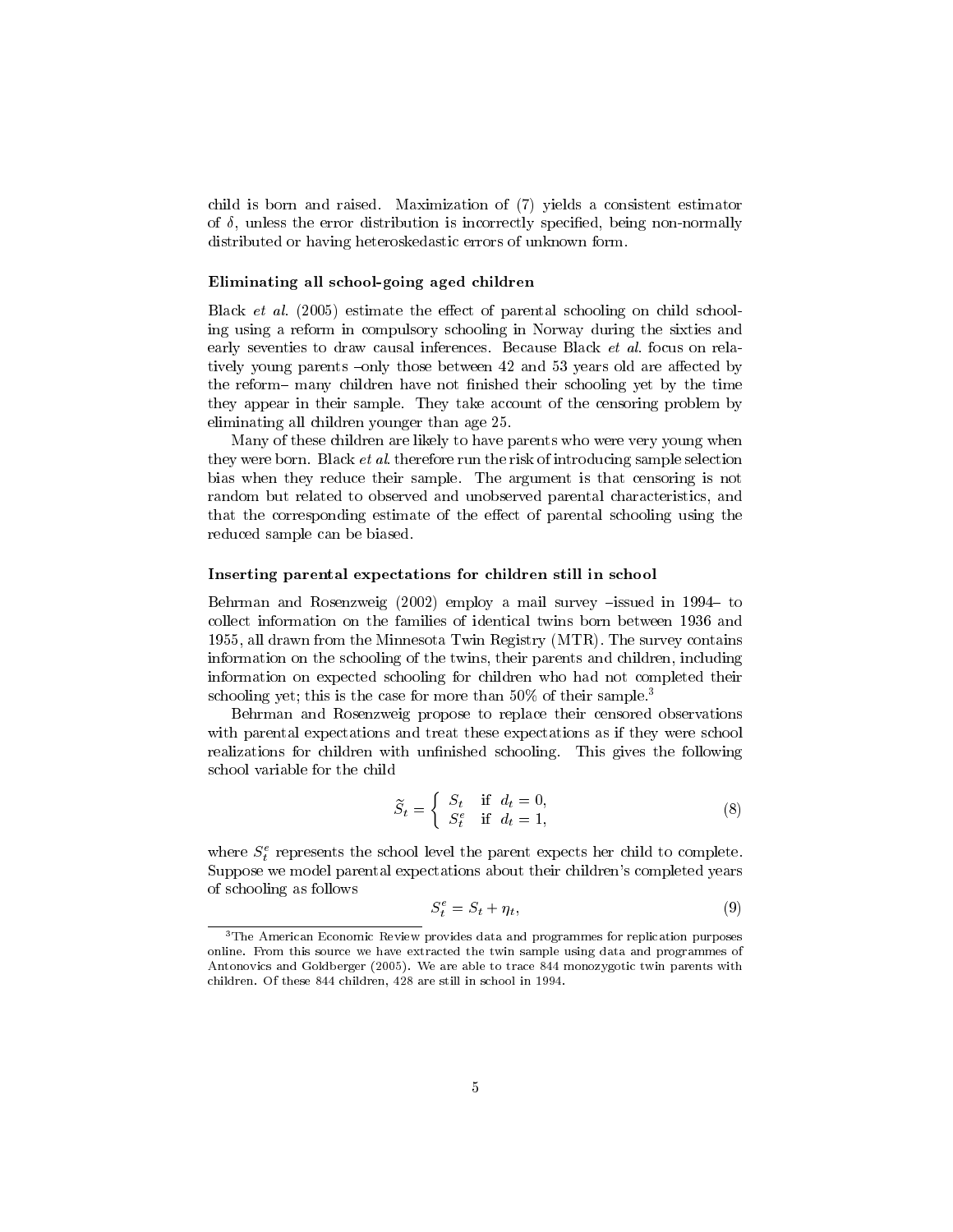where  $\eta_t$  is the error parents make in predicting their child's completed schooling.<sup>4</sup> Combining (2), (8) and (9) leads to

$$
\widetilde{S}_t = \delta S_{t-1} + d_t \eta_t + \epsilon_t. \tag{10}
$$

Applying least squares to the bivariate regression of  $\widetilde{S}_t$  on  $S_{t-1}$  gives us the following probability limit of the slope coefficient

plim 
$$
\tilde{\delta}_{OLS} = \text{cov}(\tilde{S}_t, S_{t-1})/\text{var}(S_{t-1}) = \delta + \text{cov}(d_t \eta_t, S_{t-1})/\text{var}(S_{t-1}).
$$
 (11)

Only if  $cov(d_t\eta_t, S_{t-1})$  equals 0, Behrman and Rosenzweig's original solution produces an unbiased estimate of  $\delta$ . If not, the validity of the method will depend on how much the prediction error correlates with parental education and on the number of censored observations. Whether or not  $\text{cov}(d_t\eta_t, S_{t-1})$ equals 0 is an empirical issue, which we will put to the test later on in this paper.

### III Data

Our analysis employs the Wisconsin Longitudinal Study (WLS) of 10,317 randomly sampled graduates from Wisconsin high schools in 1957. After the initial wave of data collection, primary respondents were re-interviewed in 1975, 1992 and 2004. Together with their parents' interview of 1964, these waves provide information on, among others, educational attainment of the original graduates, their parents and children. The original sample is broadly representative for white men and women, who have completed at least twelve years of schooling. For more detailed information on the WLS we refer to Sewell et al. (2004) and Wollmering (2006) and the references therein.

In this paper we use all three waves and exploit those questions that are targeted at the educational attainment of the respondents' children. In 1975 children are still in school and questions are asked to elicit parental expectations.<sup>5</sup> In 1992 children are about to complete or just completed their schooling and information is collected on the highest grade of regular school ever attended whether the highest grade is completed or not; and whether the highest grade is obtained during the survey year. In 2004 these children all finished their education, and respondents are asked to update their information regarding their children's completed schooling.

Our sample includes married respondents with children, who are observed in the years 1975, 1992 and 2004. In 2004 information is gathered from 7,265 of the 10,317 original respondents, of whom 5,630 are married and have children

 $4$ We omit subscript *i* here, but we do not assume that the prediction error is the same for all individuals, nor do we assume anything about the distribution of  $\eta_t$ .

 $5$ Parental expectations are expressed in levels. We convert level into years as follows: less than high school.  $.10$ ; high school graduate.  $.12$ ; technical and vocational education.  $.13$ ; some college. : 14.5; college graduate. . 16; M.A. or M.S. degree. . 18; Law degree, M.D., D.D.S., D.V.M. degree. . . 19; Ph.D.. . . 20.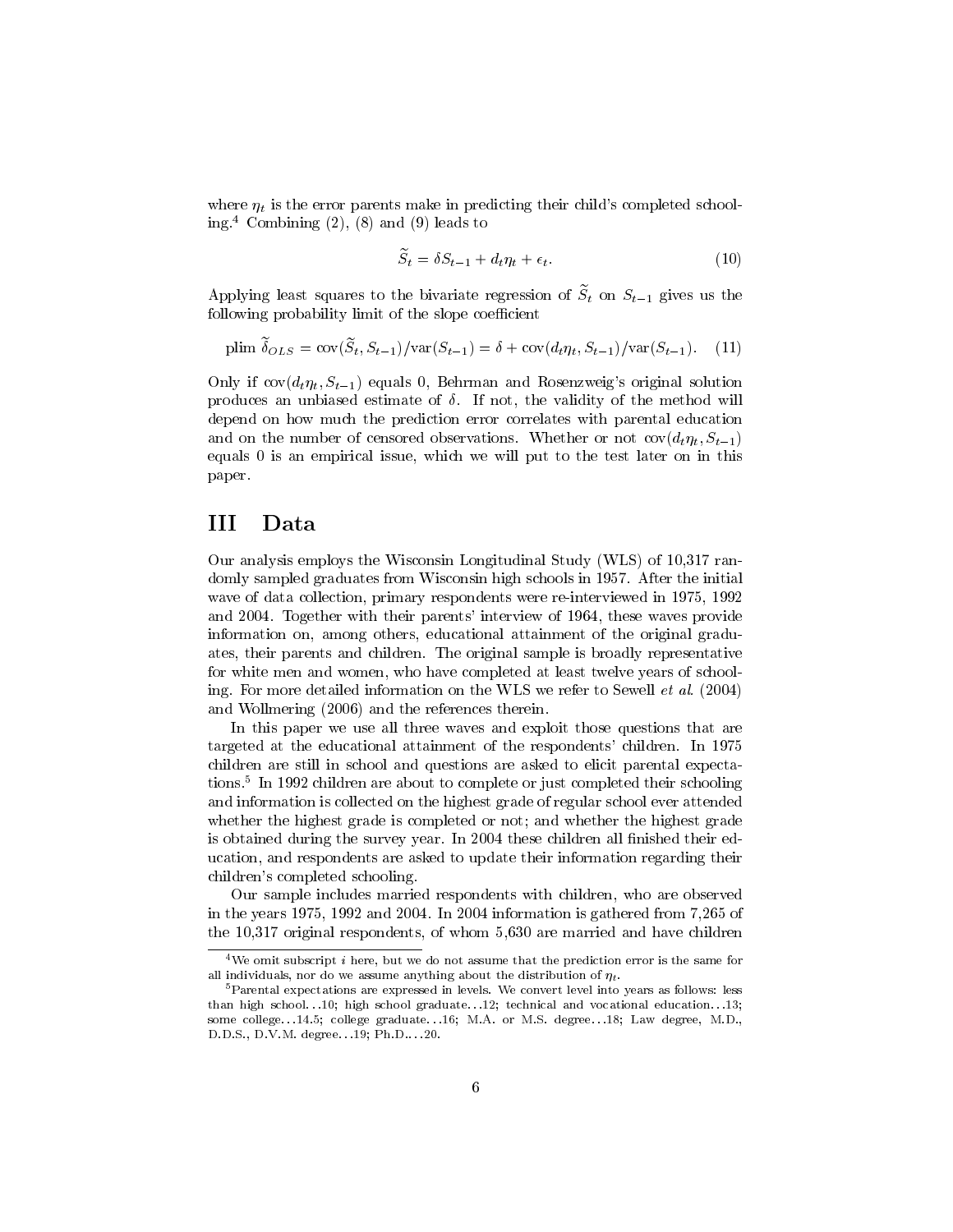older than 12 in 1992. Of these 5,630 respondents 442 drop out because relevant schooling information of themselves, their spouses and children is missing.<sup>6</sup> This leaves us with a sample of 5,188 respondents having 14,524 own birth children and 520 adopted children. Note that in 1975 respondents are asked to express their school expectations for only one of their children. This means that the censoring analysis in which we replace censored with expected school measures relies on a much smaller sample, consisting of 4,097 own birth and 52 adopted children. Summary statistics appear in Table 1.

### IV Results

Table 2 presents estimates that come from our child-parent schooling regressions run on uncensored and censored samples of own birth children and their parents. All regressions include individual controls for the child's age and gender. These parameters are not reported.<sup>7</sup>

In the first three columns we report estimates using the completed school measures as recorded in the 2004 sample. In columns (1) and (2) the mother's and father's schooling measures are included as separate regressors. We find that more schooled parents have more schooled children, and that more schooled mothers matter more than more schooled fathers. In column (3) the mother's and father's schooling measures are included simultaneously to control for assortative mating effects. We still find that more schooled parents get more schooled children, but that fathers and mothers now contribute equally to their offspring.

In the second three columns we estimate the same three equations using the observed school measures as recorded in the 1992 sample. With data that are partly censored we find, as expected, that all parental schooling estimates fall. It is clear that these estimates are biased. The last three columns, in which we express the difference between mobility estimates run on the censored and uncensored samples, indicate that the downward bias caused by the censoring is statistically significant and varies between the 6 and 16 percent.<sup>8</sup>

In the next three panels we report the estimates using alternative approaches to tackle the censoring problem: maximum likelihood approach, elimination of all school-aged children, and replacement of observed with expected years of schooling. We find that the corrections do not affect our results qualitatively. In all three panels the estimates reported in columns  $(4)$ ,  $(5)$  and  $(6)$  show that

 $6$  For some children who finished schooling in 1992, reported years of schooling in 2004 differs from years of schooling reported in 1992. For these observations we replace reported schooling in 1992 and 2004 by the maximum of the two. This is done for 487 own birth children and 39 adoptees.

 $7$ The estimations use all children, including all children raised in one family. With multiple family observations, standard errors are not independent within families and are biased downwards. We therefore estimate the model with clustered error terms to control for correlation within families.

<sup>8</sup>The previous schooling models are estimated combining both WLS samples where all coefficients vary by sample status. The interacted schooling estimate represents the absolute difference between mobility parameters.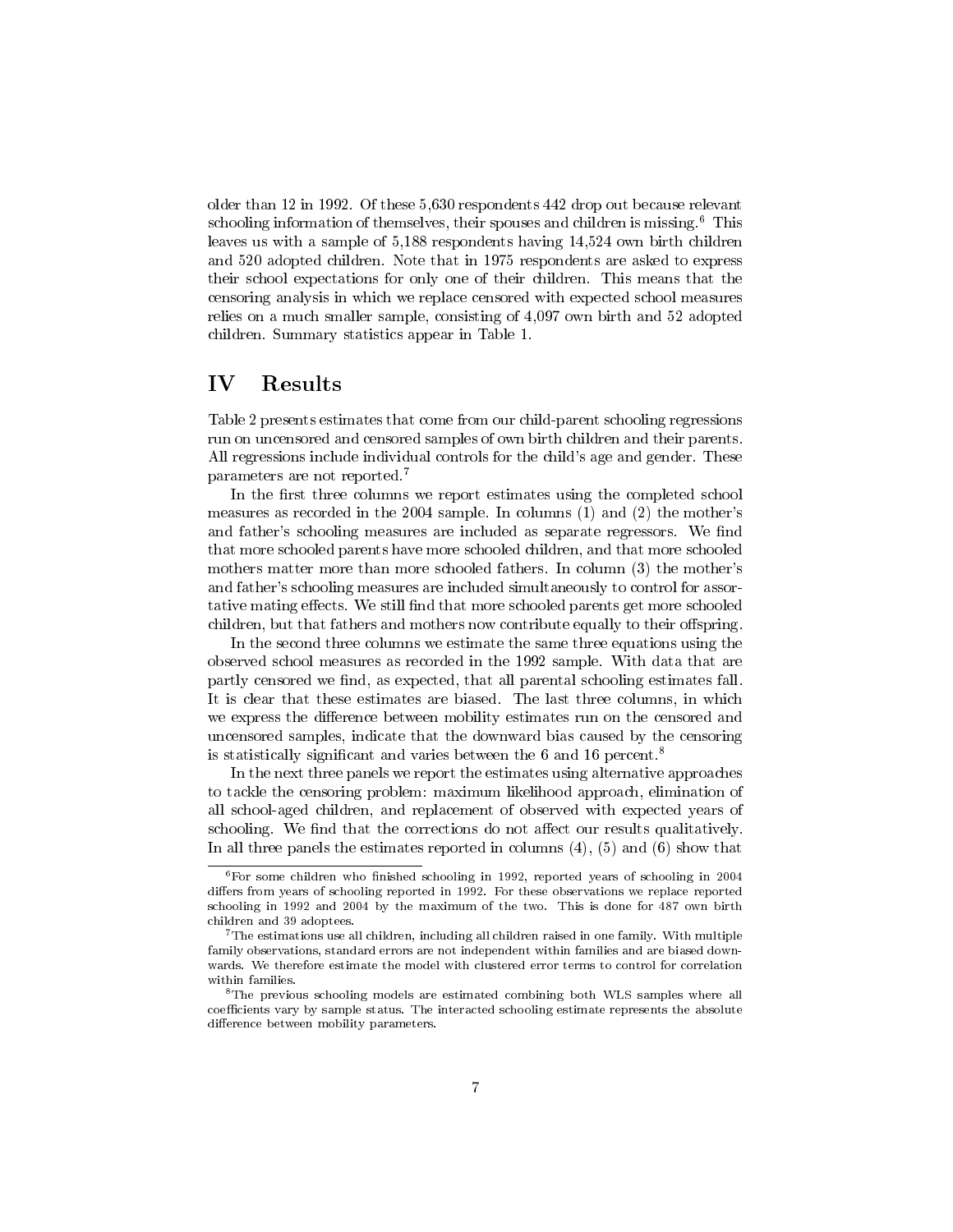more schooled parents get more schooled children and that mothers only matter more when parental schooling estimates include assortative mating effects. But we do find that the corrections affect our results quantitatively. When compared to the uncorrected regression results using the censored sample, all three approaches remove the downward bias and give us  ${a}$  as they should – higher mobility estimates. When compared to those estimates obtained using the ultimate uncensored sample, the estimated differences in columns  $(7)$ ,  $(8)$  and  $(9)$ indicate that especially maximum likelihood and elimination approaches lead to mobility estimates that are too high. Instead of providing consistent estimates, these two censoring corrections cause an upward bias that is statistically significant and varies between the 6 and 21 percent. The medicine appears to be no better than the malady. The approach to treat parental expectations for young children as if they were realizations of completed schooling, however, does much better. The bias is at most 4 percent and never statistically significant.

### Adoption results

Recall that all the positive mobility estimates reported in Table 2 include the contribution of inherited abilities to intergenerational schooling transfers. To get rid of the effects caused by the parents' genes, we run our child-parent schooling regressions on samples of adoptees and their adoptive parents. This is done in Table 3 which has the same format as Table 2.

In columns (1), (2) and (3) the results using the uncensored sample of adoptees are shown. We find that all the estimated effects of parental schooling drop when we move from own birth children to adoptees. This is consistent with the idea that part of the child's schooling is inherited. In column (3) we take the impact of the marriage partner into account, and find that the estimates fall only little for fathers, but much more for mothers. The maternal schooling effect reduces to 0.08 and lacks statistical significance, while the paternal schooling effect remains much larger in magnitude:  $0.22$  and  $0.19$  with or without taking into account the effect of his marriage partner. These findings are, as such, fully in line with those reported in Plug (2004) but also in Behrman and Rosenzweig (2002, 2005) and Björklund et al. (2006).

In columns  $(4)$ ,  $(5)$  and  $(6)$  of the first panel we see that the estimated effects remain qualitatively very similar, except that they are all smaller than the corresponding point estimates in the first three columns. This is not unexpected when we switch from the uncensored to the censored adoption sample. The bias is bigger than in our previous samples and varies between 11 and 21 percent. Probably because of the smaller samples, the censoring bias is rather imprecisely estimated, and never statistically significant (see columns  $(7)$ ,  $(8)$  and  $(9)$ ).

In the remaining panels we evaluate the various solutions to the censoring bias. Compared to the uncorrected regression results using the censored adoption sample the three approaches produce (almost always) higher mobility estimates and thus appear to remove the downward bias. Compared to the results in Table 2 the estimated impacts of parental schooling drop and inherited abilities and assortative mating seem to play a more important role for mothers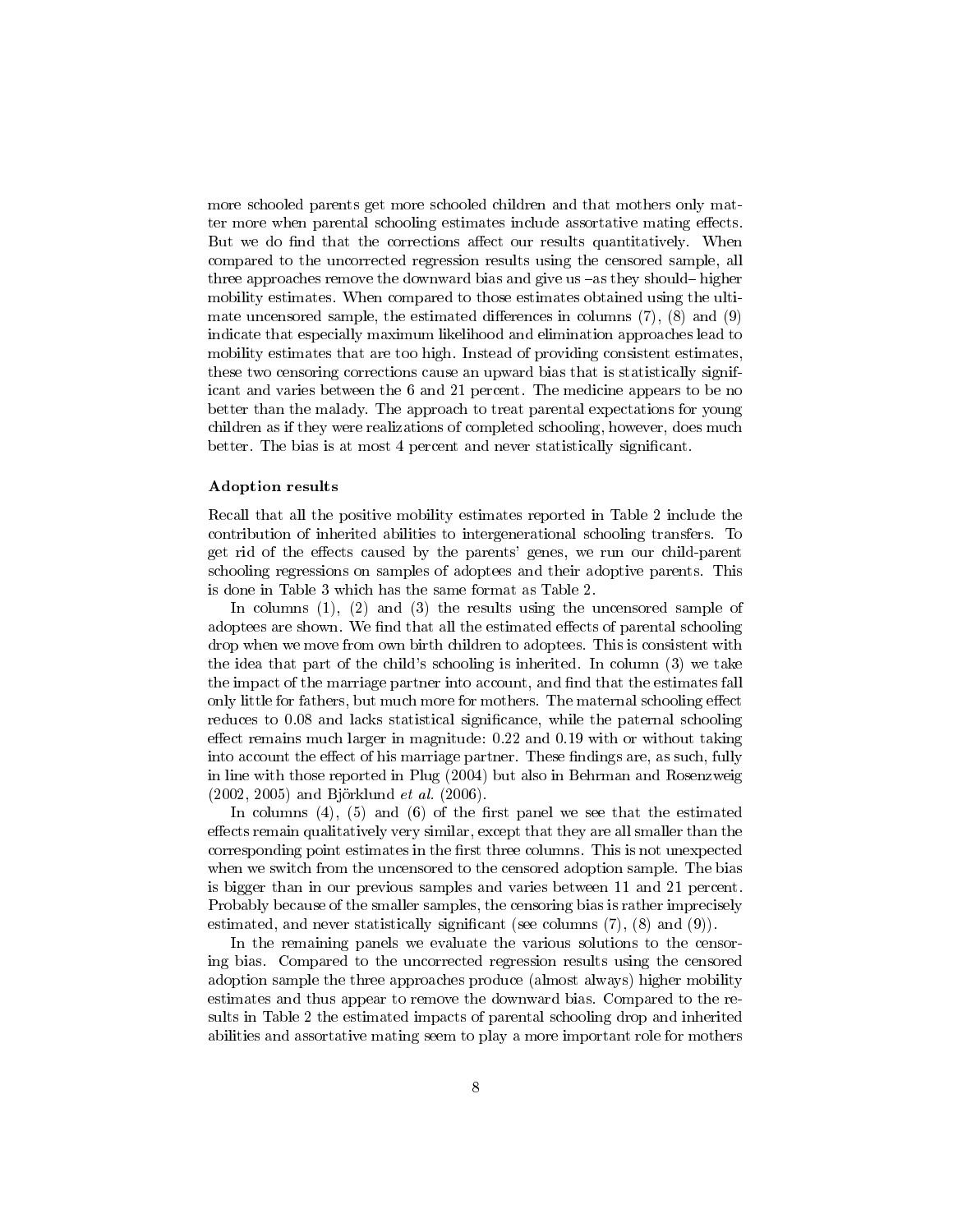than for fathers. There is one exception. In the last panel where we eliminate all school-going aged children, we obtain a coefficient on mother's schooling that is statistically significant and almost of the same size as the coefficient on father's schooling.<sup>9</sup> In columns (7), (8) and (9) we report on the differences between the estimates using the three approaches and the estimates without censoring. These differences are larger than those differences reported in Table 2 using the sample of own birth children. But since resulting differences are all statistically insignificant, it is difficult to draw firm conclusions about the validity of each solution.

## V Evaluating three correction methods

Two observations emerge from the own birth analysis of the preceding section.<sup>10</sup> We find that two of the three correction methods clearly do not work: both the maximum likelihood approach and the elimination approach produce mobility estimates that are too high. But we also find, much to own surprise, that the method to replace censored school observations with parental expectations seems to work. In this Section we try to understand why this is.

We begin with the censored regression model. One likely candidate to explain the upward bias of the maximum likelihood approach would be a normality violation. It is unlikely that anyone would believe that schooling is normally distributed -the more appropriate distribution of the child's completed education is bimodal with peaks around 12 and 16 years.<sup>11</sup> Another possibility is that heteroskedasticity is causing the inconsistent estimates. Using the uncensored 2004 sample we can test whether the normality and or homoskedasticity assumptions are violated. The results show that the null hypothesis of homoskedasticity is not rejected but that the normality assumption is indeed rejected.<sup>12</sup>

A candidate to explain the inconsistencies caused by the elimination procedure would relate to the fact that by eliminating all children below 25 we are left with a sample consisting of parents who chose to have children at a relatively

<sup>&</sup>lt;sup>9</sup>With the same correction applied to Norwegian data Black *et al.* (2005) also find a positive effect of mother's schooling. But unlike us, they find no effect of father's schooling.

 $10$ In this Section we restrict our attention to the own birth results. Since the bias estimates in our adoption analysis are too imprecise and not informative about the preferred correction approach, we have decided to ignore the adoption results, at least, when we evaluate the three correction methods.

<sup>&</sup>lt;sup>11</sup>Arabmazar and Schmidt (1982) investigate the inconsistency of the related Tobit estimator as a consequence of different non-normal distributions. They find, that the bias due to non-normality depends on the degree of censoring. They do, however, not investigate the consequences of a bimodal distribution. If we assume a bimodal distribution of years of schooling, our simulation results -not reported in the paper- bear out that the inconsistency of the maximum likelihood estimator is indeed positive when about 25 percent of the observations is right censored.

 $12$ The tests for normality and homoskedasticity are performed on the specification including both mother's and father's schooling as regressors. The p-value of the Breusch-Pagan/Cook-Weisberg test is equal to 0.366, the null hypothesis of homoskedasticity is therefore not rejected. The p-value of the skewness/kurtosis tests for normality is equal to 0.000, the null hypothesis of normality is therefore rejected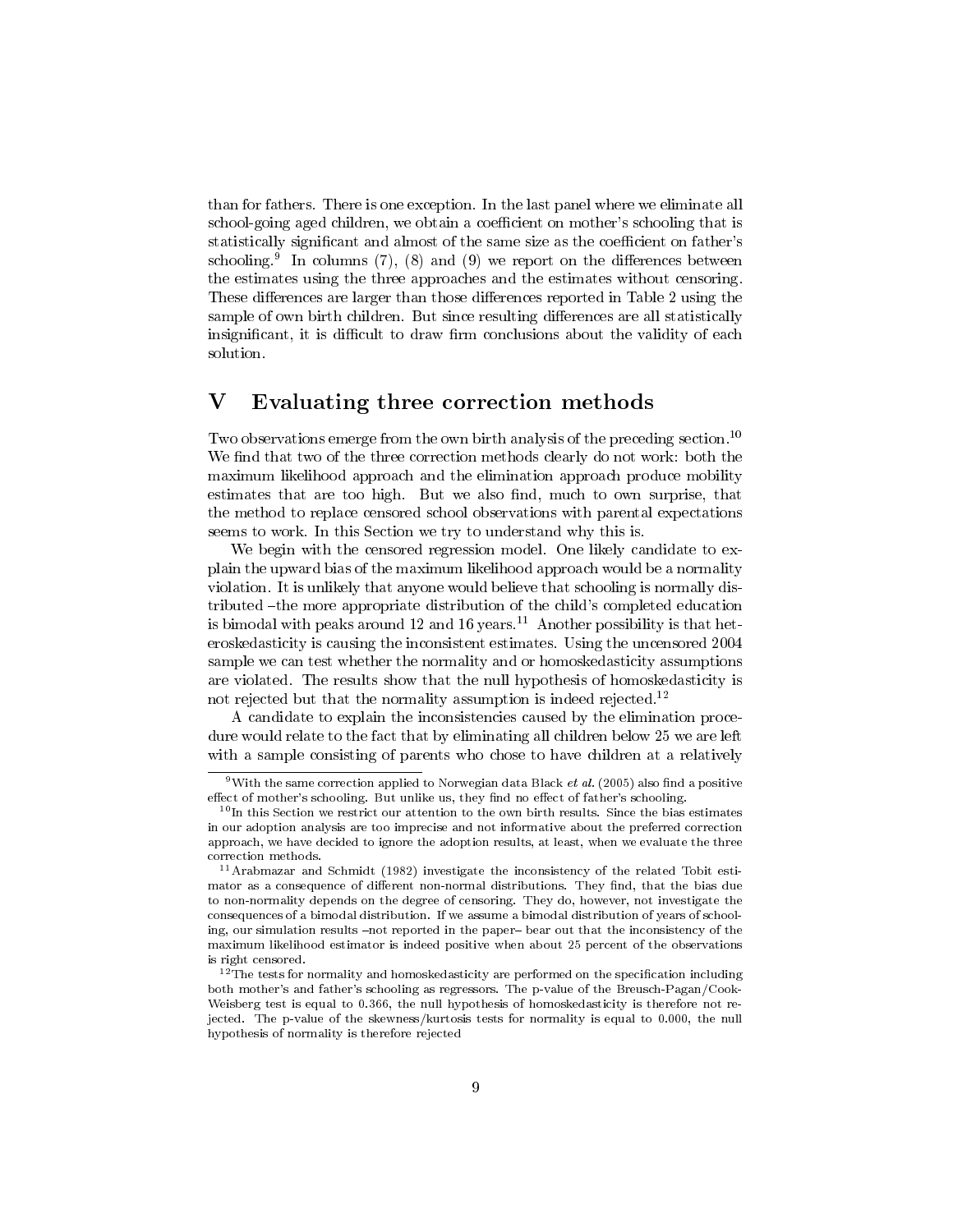early age. These parents are likely different in both observed and unobserved characteristics which can cause the upward bias we observe in Table 2.<sup>13</sup>

#### Can we treat parental expectations as realizations?

Although previous two methods do not seem to work, our results in Table 2 suggest that parental expectations fix the censoring problem quite well. This is by no means a trivial result. In a recent paper Antonovics and Goldberger (2005 p.1739) express their doubt regarding this particular correction method. We therefore perform additional robustness checks, and test under which conditions parental expectations form an appropriate solution to the censoring problem.

One possibility for the replacement trick to work is that parents can perfectly predict their child's education. Figure 1 shows histograms of the difference between parental expectations and realizations. Although for more than 30 percent of the children parental expectations coincide with realizations, there is quite some variation in how well parents can predict their child's schooling.

Another possibility, which we already mentioned in Section II, is that the number of censored observations  $(d_t)$  and parental prediction errors  $(\eta_t)$  do not depend on parental schooling and everything else that is correlated with it; that is,

$$
cov(d_t\eta_t, S_{t-1})/var(S_{t-1}) = 0.
$$

Again, this is an expression we can actually test. To see whether our results are sensitive to the number of censored observations, the quality of parental expectations, or both, we run least squares regressions of  $d_t\eta_t$  on mother's and father's schooling on samples where we gradually increase the number of censored observations. We do this by calculating how many children would still be in school if we had observed them some years before 1992. For example, if a mother, who reports in 1992 that her child, born in 1967, completed 15 years of schooling, were interviewed in 1984 we recode the same child as being censored, assuming he/she left school in 1988  $(1967+6+15)^{14}$ 

The first panel of Table 4 contains the estimates of the effect on mother's and father's schooling on  $d_t \eta_t$  for increasing numbers of censored observations, with additional controls for age and gender of the child. Up to censoring percentages of 40, we find that all the parental schooling estimates are statistically insignificant and virtually zero, confirming our baseline result that the replacement method yields consistent mobility estimates. Up to censoring percentages of 80, the parental schooling effects are negative but small, and often statistically insignicant. The procedure to replace the censored observations with expectations is statistically rejected, but only at the margin. Only when the percentage of censored observations becomes very large, the corresponding method

<sup>&</sup>lt;sup>13</sup> Parents who choose to have children at an early age, for example, are mostly lower educated. If mobility is lower at the lower end of the distribution (Oreopoulos et al. 2006) the elimination of mostly children from higher educated parents would lead to an estimate of the mobility parameter that is too high.

<sup>&</sup>lt;sup>14</sup>These calculations assume that children start school at age 6 and have uninterrupted school careers.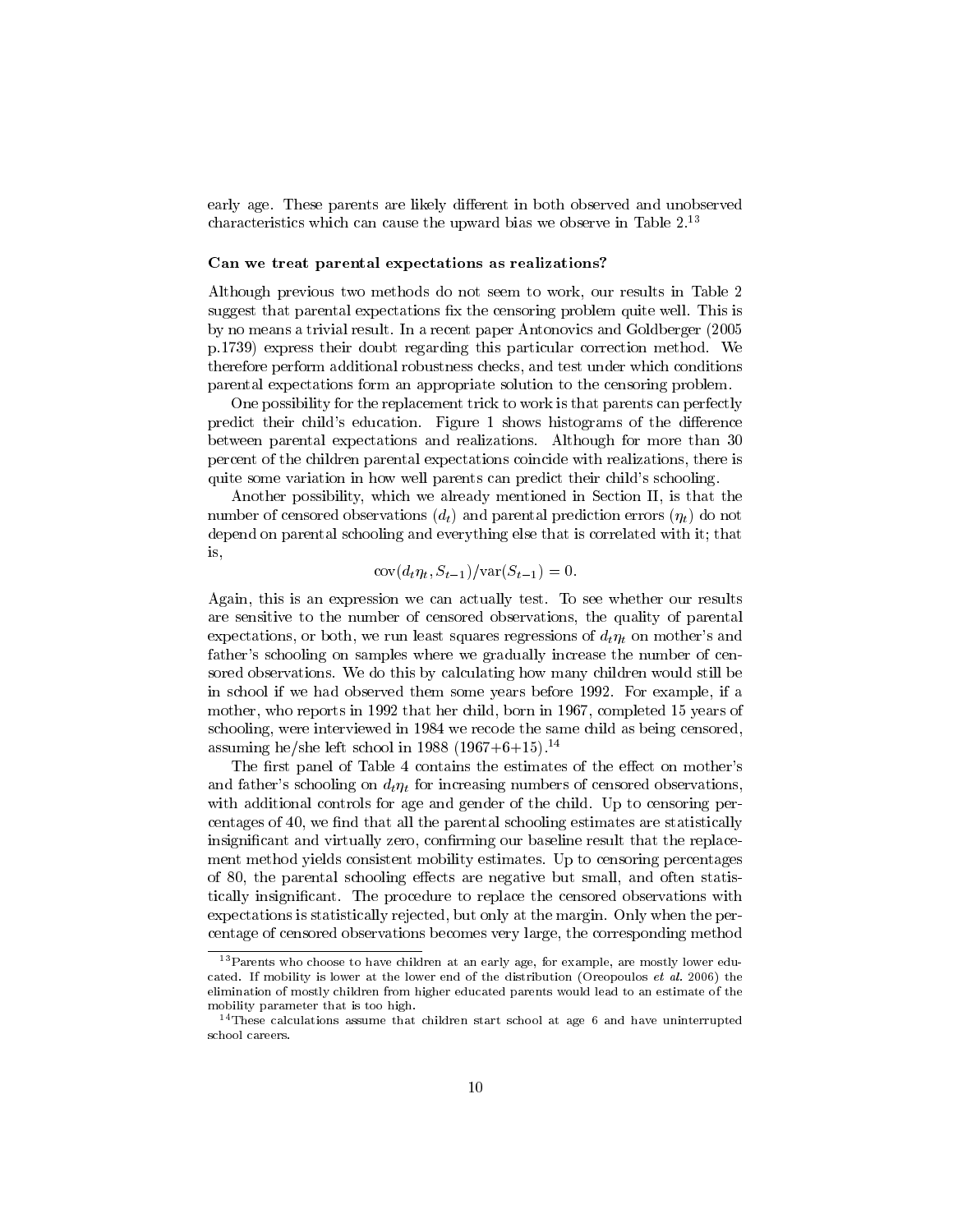to adjust for censoring fails. The slopes are negative and statistically significant. Would we fully rely on parental predictions, the implication is that the corresponding intergenerational mobility estimates are biased downwards. The negative bias further suggests that expectations regress to the mean faster than realizations do.

Since censoring is generally not random, we do not know whether the increasing bias we observe when moving from the first to the last column is driven by the increasing number of censored observations, or by the changes in sample composition. To disentangle these two components, we randomly replace observations by parental expectations and then regress  $d_t \eta_t$  on mother's and father's schooling on samples for increasing numbers of censored observations.<sup>15</sup> We find that the bias estimates are practically identical to the ones reported in the previous panel. The increase in the negative slopes must therefore come from replacing more and more observations by parental expectations and not from changes in sample composition.

We conclude from all this that the replacement procedure is not as disconcerting as Antonovics and Goldberger say it is. Although parents cannot perfectly predict their child's schooling and the method fails when the number of censored observations becomes extremely large, the procedure still works when almost half of the censored observations is replaced with expectations (which more or less equals the replacement rate used in Behrman and Rosenzweig's study).

#### Patience versus impatience

Since the replacement method seems to work quite well it is interesting to see what happens if a researcher is very impatient and wants to estimate mobility when none of the children has finished their schooling. Table 5 compares the mobility estimates on the uncensored sample with the results obtained when a researcher would have used the 1975 sample and replaced all observations by parental expectations. For the sample of own birth children we find mobility estimates of 0.18 and 0.23 for mothers and fathers, respectively. For adoptees the effect of mothers schooling drops to  $0.10$  and is no longer significantly different from zero. The effect of father's schooling does not change much and remains statistically signicant. Compared to the uncensored mobility results, these estimates are statistically but not substantially different, which is quite remarkable given that schooling expectations were measured when almost all children were still in primary school.

## VI Concluding remarks

Recent mobility studies that make a distinction between causation and selection often rely on samples in which information on the child's completed schooling

 $15$ We randomly replace a fixed percentage of the observations by parental expectations. The number of simulations is 1000.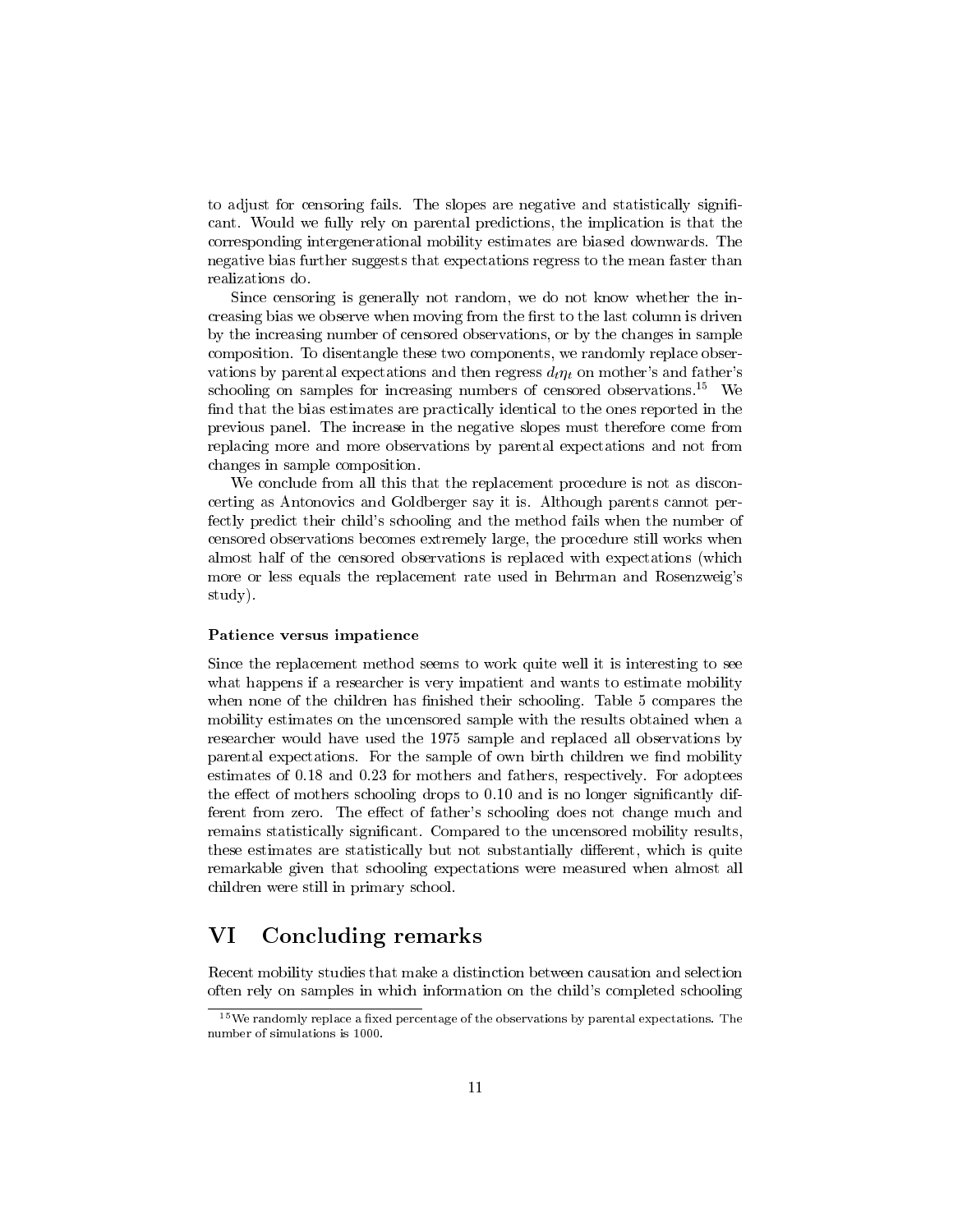is not always available. Unfortunately, solutions offered to handle censored samples do not always work, and should be further scrutinized.

This is what we do in this paper. We first estimate the impact of mother's and father's schooling on child's schooling using censored and uncensored samples of own birth children and adoptees, and then investigate the consequences of three different methods that deal with censored observations: maximum likelihood approach, replacement of observed with expected years of schooling and elimination of all school-aged children.

Our basic result is that, net of assortative mating effects, positive parental schooling effects fall only little for fathers, but much more for mothers when we move from uncensored samples of own birth children to adoptees. This result appears to be fairly robust to the introduction of censored observations and the application of three correction methods. Parental schooling effects fall, but not by much, when mobility models are estimated on censored samples and rise, again not by much, when censored observations are tackled by either three correction methods. Of the three methods, the one that treats parental expectations as if they were realizations performs best. This result depends, however, on the degree of censoring. For samples that are largely incomplete the method does give a small (negative) bias.

Our results suggest that it doesn't matter (much) whether researchers are patient or impatient: whether we fully rely on parental expectations, or whether we use realizations measured 30 years later, the mobility estimates are not substantially different. However, to draw more general conclusions from these remarkable findings we think that more research is needed on how parents form expectations and on how the replacement method works on other datasets.

### References

- Antonovics, K.L. and Goldberger, A.S. (2005). 'Does Increasing Women's Schooling Raise the Schooling of the Next Generation? Comment.' American Economic Review, vol.  $95(5)$ , pp. 1738-1744.
- Arabmazar, A. and Schmidt, P. (1982). 'An Investigation of the Robustness of the Tobit Estimator to Non-Normality.' Econometrica, vol. 50(4), pp. 1055-1064.
- Behrman, J.R. and Rosenzweig, M.R. (2002). 'Does Increasing Women's Schooling Raise the Schooling of the Next Generation?' American Economic Review, vol.  $92(1)$ , pp. 323-334.
- Behrman, J.R. and Rosenzweig, M.R. (2005). 'Does Increasing Women's Schooling Raise the Schooling of the Next Generation? Reply.' American Economic Review, vol.  $95(5)$ , pp.  $1745-1751$ .
- Björklund, A., Lindahl, M. and Plug, E.J.S. (2006). The Origins of Intergenerational Associations: Lessons from Swedish Adoption Data.' Quarterly Journal of Economics, vol. 121(3), pp. 999-1028.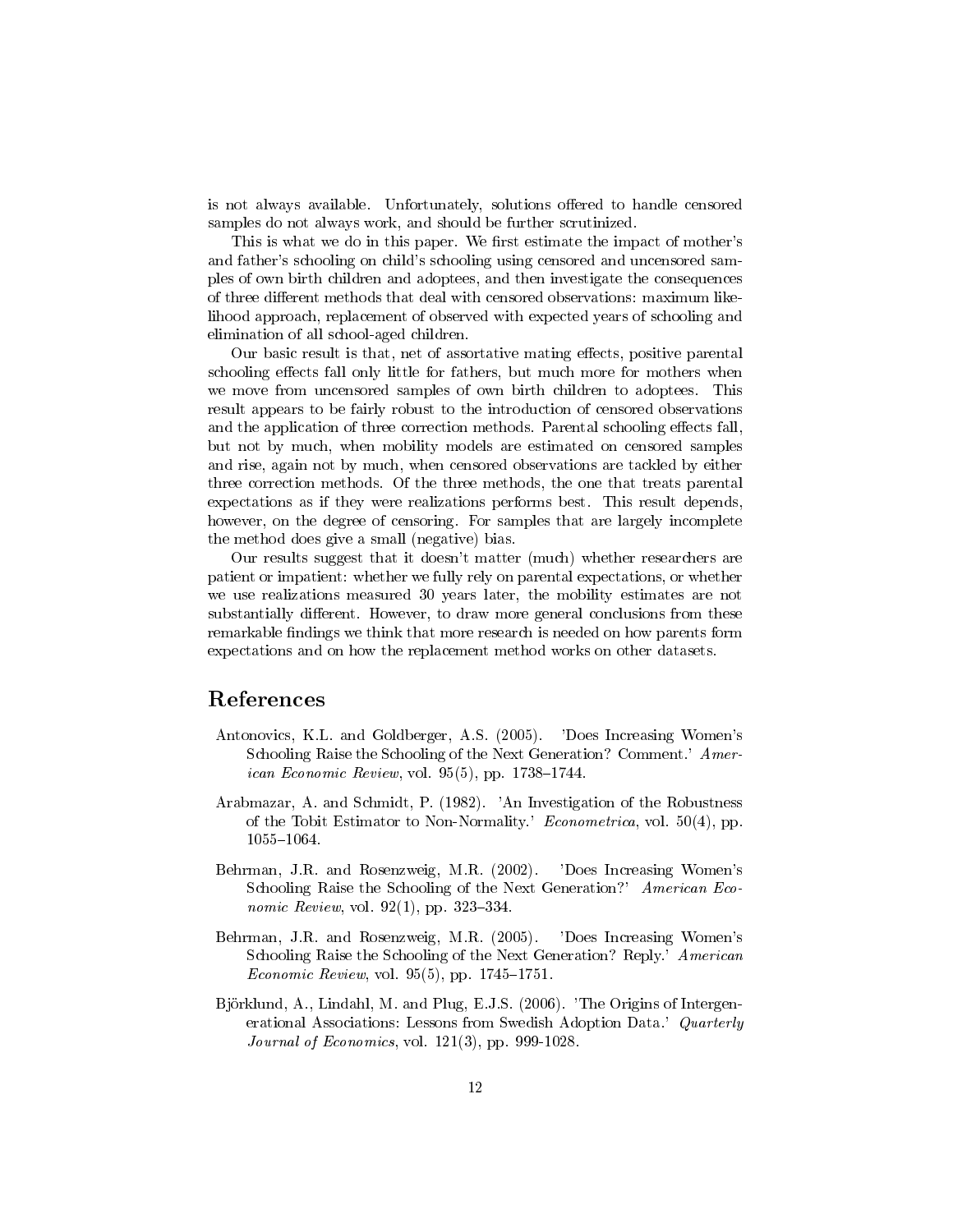- Black, S.E., Devereux, P.J. and Salvanes, K.G. (2005). 'Why the Apple Doesn't Fall Far: Understanding Intergenerational Transmission of Human Capital.' American Economic Review, vol.  $95(1)$ , pp.  $437-449$ .
- Böhlmark, A. and Lindquist, M.J. (2006). 'Life-Cycle Variations in the Association between Current and Lifetime Income: Replication and Extension for Sweden.' *Journal of Labor Economics*, vol.  $24(4)$ , pp. 879–896.
- Carneiro, P. Meghir, C. and Parey, M. (2005). 'Intergenerational Effects of Mother's Schooling on Children's Outcomes: Causal Links and Transmission Channels.' Mimeo, University College London.
- Chevalier, A. (2004). 'Parental Education and Child's Education: A Natural Experiment.' IZA Working Paper. No. 1153.
- Currie, J. and Moretti, E. (2003). 'Mother's Education and the Intergenerational Transmission of Human Capital: Evidence from College Openings.' Quarterly Journal of Economics, vol.118(4), pp. 1495–1532.
- Haider, S.J. and Solon, G. (2006). 'Life-Cycle Variation in the Association between Current and Lifetime Earnings.' American Economic Review, vol. 96 $(4)$ , pp. 1308-1320.
- Maurin, E. and McNally, S. (2005). 'Vive la Revolution! Long Term Returns of 1968 to the Angry Students' CEPR Discussion Paper. No. 4940.
- Oreopoulos, P., Page, M.E.J. and Stevens, A.H. (2006). 'The Intergenerational Effects of Compulsory Schooling.' Journal of Labor Economics, vol. 24(4), pp. 729-760.
- Plug, E.J.S. (2004). 'Estimating the Effect of Mother's schooling on Children's Schooling Using a Sample of Adoptees.' American Economic Review, vol. 94, pp. 358-368.
- Sewell, W.H., Hauser, R.M., Springer, K. and Hauser, T.S. (2004). As We Age: The Wisconsin Longitudinal Study, 1957-2001. London: Elsevier Ltd.
- Wisconsin Longitudinal Study (WLS). Version 11.0 Preliminary Release: (2004). Hauser, R.M; Hauser, T.S. Madison, WI: University of Wisconsin-Madison, WLS; http://www.ssc.wisc.edu/ wls/documentation/.
- Wollmering, E. (2006). Preliminary Wisconsin Longitudinal Study Handbook  $(1.10.06)$  with Contributions by Wisconsin Longitudinal Study Staff.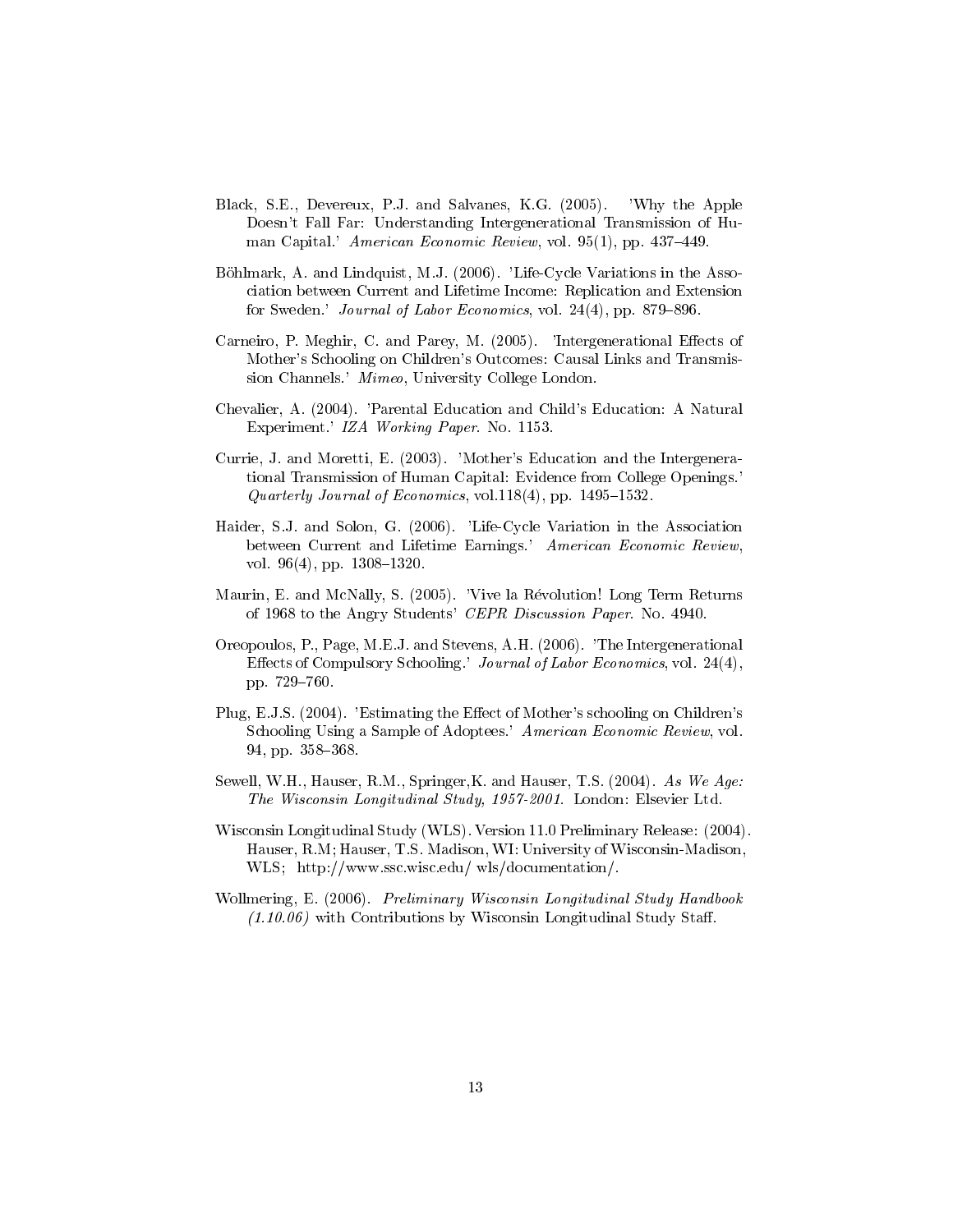Own Birth Children Adoptees Independent Variable Mean Std. Dev. Mean Std. Dev. Completed years of schooling (2004) 14.37 2.28 14.03 2.09<br>Observed years of schooling (1992) 13.84 2.34 13.25 2.12<br>Expected years of schooling<sup>a</sup> (1975) 14.87 1.90 15.14 1.94 Expected years of schooling<sup>a</sup> (1975)<br>
Years of schooling mother<br>
Years of schooling mother<br>
Years of schooling father<br>  $12.83$ <br>  $1.65$ <br>  $13.27$ <br>  $1.92$ <br>  $2.66$ <br>  $14.49$ <br>  $2.97$  $\begin{tabular}{lcccccc} Years of schooling father & & & & 13.50 & & & 2.66 & & 14.49 & & 2.97 \\ Observation censored in 1992 & & & & 0.23 & & 0.42 & & 0.39 & & 0.49 \\ \text{Gender (daughter)} & & & & & 0.50 & & 0.50 & & 0.49 & & 0.50 \\ \end{tabular}$ Observation censored in 1992  $0.23$   $0.42$  0.39<br>
Gender (daughter)  $0.50$   $0.50$   $0.49$  $\begin{array}{cccccccccc} \text{Gender (daughter)} & & & & 0.50 & & 0.50 & & 0.49 & & 0.50 \\ \text{Age (1992)} & & & & & 26.52 & & 4.51 & & 23.97 & & 4.62 \\ \end{array}$  $Age (1992)$  $N$  14,524 520

Table 1{Means and Standard Deviations of Selected Variables in WLS Samples

<sup>a</sup> Parental expectations are asked for only one of the respondent's children. Means and standard deviations are therefore calculated on smaller samples of respectively 4,097 and 52 observations.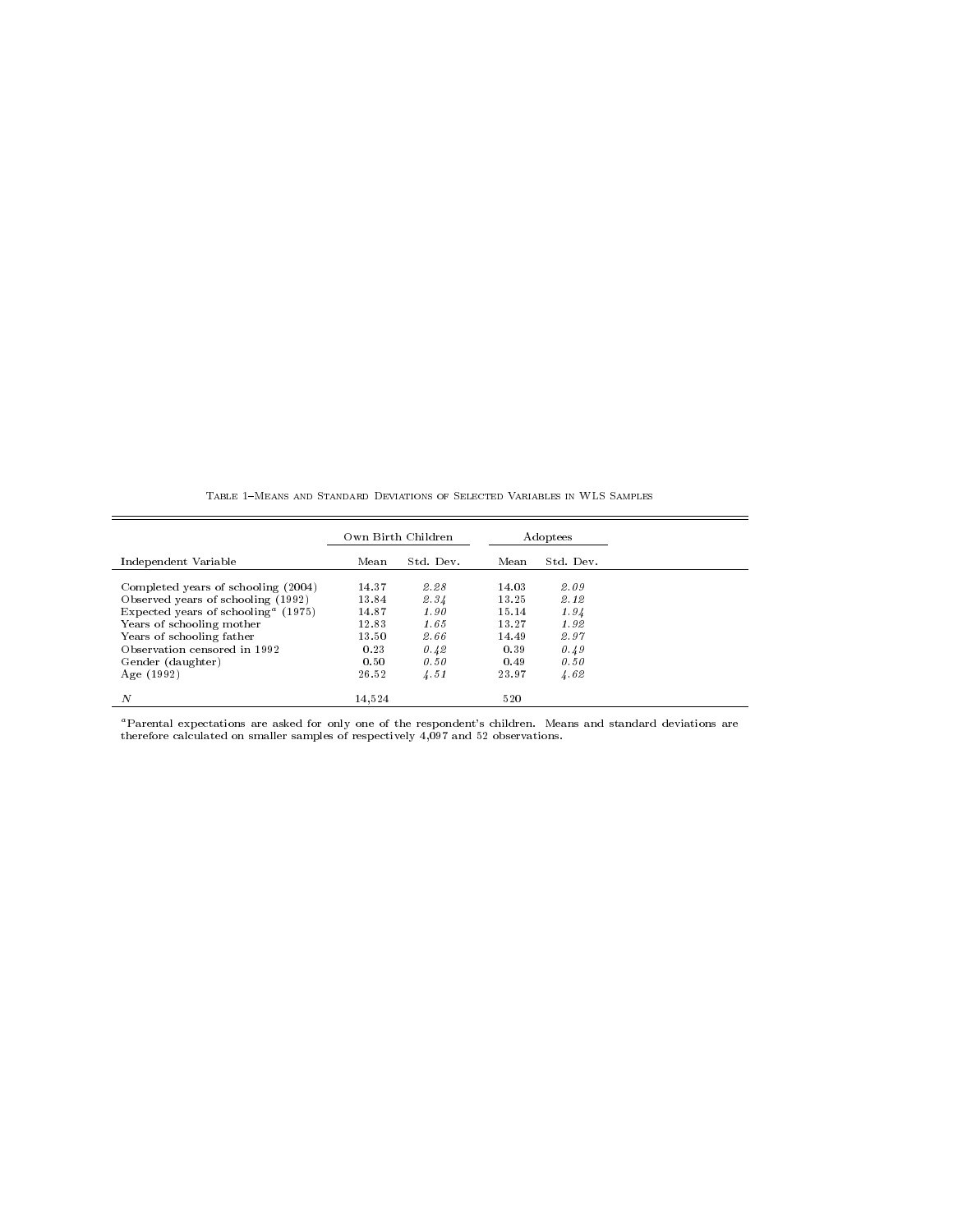|                                                                         | Mobility Estimates without<br>Censoring (WLS 2004) |                                  |                                                    | Mobility Estimates with<br>Censoring (WLS 1992) |                               |                                                    | <b>Estimated Differences</b> |                      |                                                          |
|-------------------------------------------------------------------------|----------------------------------------------------|----------------------------------|----------------------------------------------------|-------------------------------------------------|-------------------------------|----------------------------------------------------|------------------------------|----------------------|----------------------------------------------------------|
|                                                                         | (1)                                                | (2)                              | (3)                                                | (4)                                             | (5)                           | (6)                                                | (7)                          | (9)                  | (9)                                                      |
| Mother's schooling<br>Father's schooling                                | 0.46 <sup>a</sup><br>$0.01***$                     | 0.34<br>$0.01^{\ast\ast\ast}$    | 0.24<br>$0.02***$<br>0.26<br>$0.01^{\ast\ast\ast}$ | 0.41<br>$0.01***$                               | 0.31<br>$0.01***$             | 0.20<br>$0.02***$<br>0.24<br>$0.01***$             | $-0.05^{c}$<br>$0.01***$     | $-0.03$<br>$0.00***$ | $-0.04$<br>$0.01***$<br>$-0.02$<br>$0.01^{\ast\ast\ast}$ |
| N<br>$N^c$                                                              |                                                    | 14,524<br>$\theta$               |                                                    |                                                 | 14,524<br>3,278               |                                                    |                              |                      |                                                          |
| CENSORED REGRESSION MODEL                                               |                                                    |                                  |                                                    |                                                 |                               |                                                    |                              |                      |                                                          |
| Mother's schooling<br>Father's schooling                                |                                                    |                                  |                                                    | 0.54<br>$0.02***$                               | 0.38<br>$0.01***$             | 0.29<br>$0.02***$<br>0.29<br>$0.01***$             | 0.08<br>$0.01***$            | 0.04<br>$0.00***$    | 0.05<br>$0.01***$<br>0.03<br>$0.00***$                   |
| $\cal N$<br>$N^c$                                                       |                                                    |                                  |                                                    |                                                 | 14,524<br>3,278               |                                                    |                              |                      |                                                          |
| EXCLUDING ALL CHILDREN YOUNGER THAN 25                                  |                                                    |                                  |                                                    |                                                 |                               |                                                    |                              |                      |                                                          |
| Mother's schooling<br>Father's schooling                                |                                                    |                                  |                                                    | 0.50<br>$0.02***$                               | 0.36<br>$0.01***$             | 0.26<br>$0.02***$<br>0.28<br>$0.01^{\ast\ast\ast}$ | 0.04<br>$0.01***$            | 0.02<br>$0.01***$    | 0.03<br>$0.01***$<br>0.02<br>$0.01^{\ast\ast\ast}$       |
| $\cal N$<br>$N^{c}$                                                     |                                                    |                                  |                                                    |                                                 | 10,143<br>508                 |                                                    |                              |                      |                                                          |
| CENSORED OBSERVATIONS REPLACED WITH PARENTAL EXPECTATIONS $\real^{d,e}$ |                                                    |                                  |                                                    |                                                 |                               |                                                    |                              |                      |                                                          |
| Mother's schooling                                                      | 0.45<br>$0.02$ ***                                 |                                  | 0.24<br>$0.02$ ***                                 | 0.45<br>$0.02***$                               |                               | 0.23<br>$0.02***$                                  | $-0.01$<br>0.01              |                      | $-0.01$<br>0.01                                          |
| Father's schooling                                                      |                                                    | 0.35<br>$0.01$ $^{\ast\ast\ast}$ | 0.27<br>$0.01$ $^{\ast\ast\ast}$                   |                                                 | 0.35<br>$0.01^{\ast\ast\ast}$ | 0.27<br>$0.01^{\ast\ast\ast}$                      |                              | 0.00<br>0.01         | 0.00<br>0.01                                             |
| $\cal N$<br>$N^c$                                                       |                                                    | 4,097<br>$\bf{0}$                |                                                    |                                                 | 4,097<br>874                  |                                                    |                              |                      |                                                          |

TABLE 2-ESTIMATES OF THE EFFECTS OF MOTHER'S AND FATHER'S SCHOOLING ON OWN BIRTH CHILDREN'S SCHOOLING.

<sup>a</sup> All regressions include additional controls or the child's age and gender.

 $^b$ Robust standard errors are in italics; \* significant at 10% level, \*\* significant at 5% level, \*\*\* significant at 1% level.

<sup>c</sup>Estimates come from previous school models using censored and uncensored samples where all coefficients vary by sample status. The<br>interacted schooling estimates represent differences between mobility parameters. Insign ences.

<sup>d</sup> Parental expectations are expressed in levels. We convert level into years as follows: less than high school...10; high school graduate...12;<br>technical and vocational education...13; some college...14.5; college gradu D.V.M. degree...19; Ph.D....20.

<sup>e</sup>Samples are smaller because expectations are elicited for only one of the respondent's children.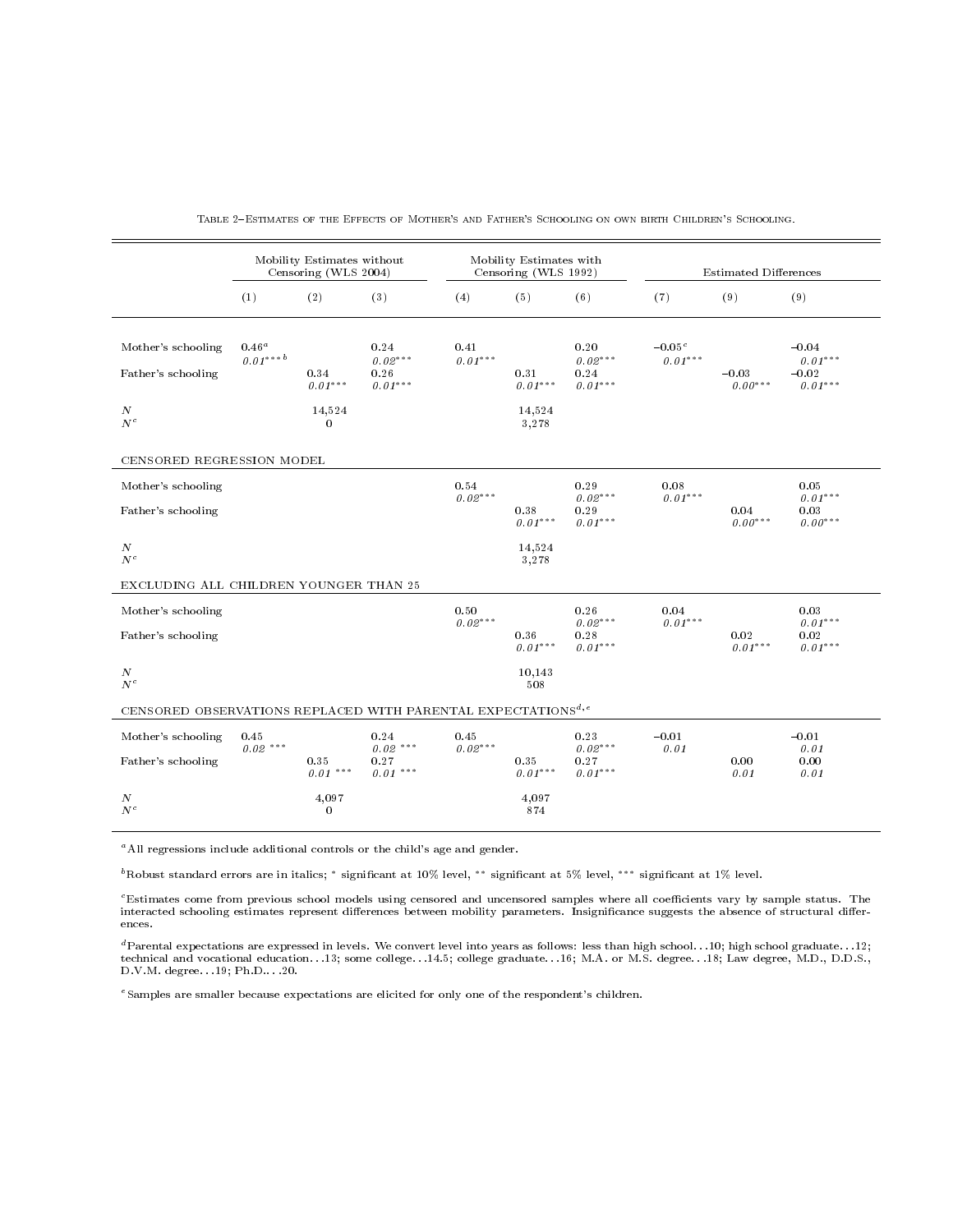|                                                                         | Mobility Estimates without<br>Censoring (WLS 2004) |                   |                                               | Mobility Estimates with<br>Censoring (WLS 1992) |                   |                                        | <b>Estimated Differences</b> |                 |                                    |
|-------------------------------------------------------------------------|----------------------------------------------------|-------------------|-----------------------------------------------|-------------------------------------------------|-------------------|----------------------------------------|------------------------------|-----------------|------------------------------------|
|                                                                         | (1)                                                | (2)               | (3)                                           | (4)                                             | (5)               | (6)                                    | (7)                          | (9)             | (9)                                |
| Mother's schooling<br>Father's schooling                                | $0.22^a$<br>$0.05***$ <sup>b</sup>                 | 0.22<br>$0.03***$ | 0.08<br>0.06<br>0.19<br>$0.04^{\ast\ast\ast}$ | 0.19<br>$0.05***$                               | 0.19<br>$0.03***$ | 0.06<br>0.06<br>0.17<br>$0.03***$      | $-0.03c$<br>0.05             | $-0.03$<br>0.03 | $-0.02$<br>0.05<br>$-0.02$<br>0.03 |
| N<br>$N^c$                                                              |                                                    | 520<br>$\bf{0}$   |                                               |                                                 | 520<br>198        |                                        |                              |                 |                                    |
| CENSORED REGRESSION MODEL                                               |                                                    |                   |                                               |                                                 |                   |                                        |                              |                 |                                    |
| Mother's schooling<br>Father's schooling                                |                                                    |                   |                                               | 0.21<br>$0.07***$                               | 0.23<br>$0.04***$ | 0.06<br>0.07<br>0.21<br>$0.04***$      | $-0.01$<br>0.03              | 0.01<br>0.02    | $-0.02$<br>0.04<br>0.02<br>0.02    |
| $\cal N$<br>$N^c$                                                       |                                                    |                   |                                               |                                                 | 520<br>198        |                                        |                              |                 |                                    |
| EXCLUDING ALL CHILDREN YOUNGER THAN 25                                  |                                                    |                   |                                               |                                                 |                   |                                        |                              |                 |                                    |
| Mother's schooling<br>Father's schooling                                |                                                    |                   |                                               | 0.32<br>$0.08***$                               | 0.26<br>$0.05***$ | 0.19<br>$0.09***$<br>0.20<br>$0.06***$ | 0.10<br>0.07                 | 0.04<br>0.05    | 0.11<br>0.08<br>0.01<br>0.05       |
| N<br>$N^c$                                                              |                                                    |                   |                                               |                                                 | 216<br>19         |                                        |                              |                 |                                    |
| CENSORED OBSERVATIONS REPLACED WITH PARENTAL EXPECTATIONS $\real^{d,e}$ |                                                    |                   |                                               |                                                 |                   |                                        |                              |                 |                                    |
| Mother's schooling<br>Father's schooling                                | 0.13<br>0.15                                       | 0.23<br>$0.09***$ | $-0.13$<br>0.18<br>0.28<br>$0.11***$          | 0.24<br>0.16                                    | 0.28<br>$0.09***$ | $-0.03$<br>$0.19$<br>0.29<br>$0.12***$ | 0.11<br>0.08                 | 0.05<br>0.07    | 0.10<br>0.10<br>0.01<br>0.09       |
| $\cal N$<br>$N^c$                                                       |                                                    | 52                |                                               |                                                 | 52<br>21          |                                        |                              |                 |                                    |

Table 3{Estimates of the Effects of Mother's and Father's Schooling on Adopted Children's Schooling.

<sup>a</sup> All regressions include additional controls or the child's age and gender.

 $^b$ Robust standard errors are in italics; \* significant at 10% level, \*\* significant at 5% level, \*\*\* significant at 1% level.

<sup>c</sup>Estimates come from previous school models using censored and uncensored samples where all coefficients vary by sample status. The interacted schooling estimates represent differences between mobility parameters. Insignificance suggests the absence of structural differences.

<sup>d</sup> Parental expectations are expressed in levels. We convert level into years as follows: less than high school...10; high school graduate...12; technical and vocational education...13; some college...14.5; college gradu

<sup>e</sup>Samples are smaller because expectations are elicited for only one of the respondent's children.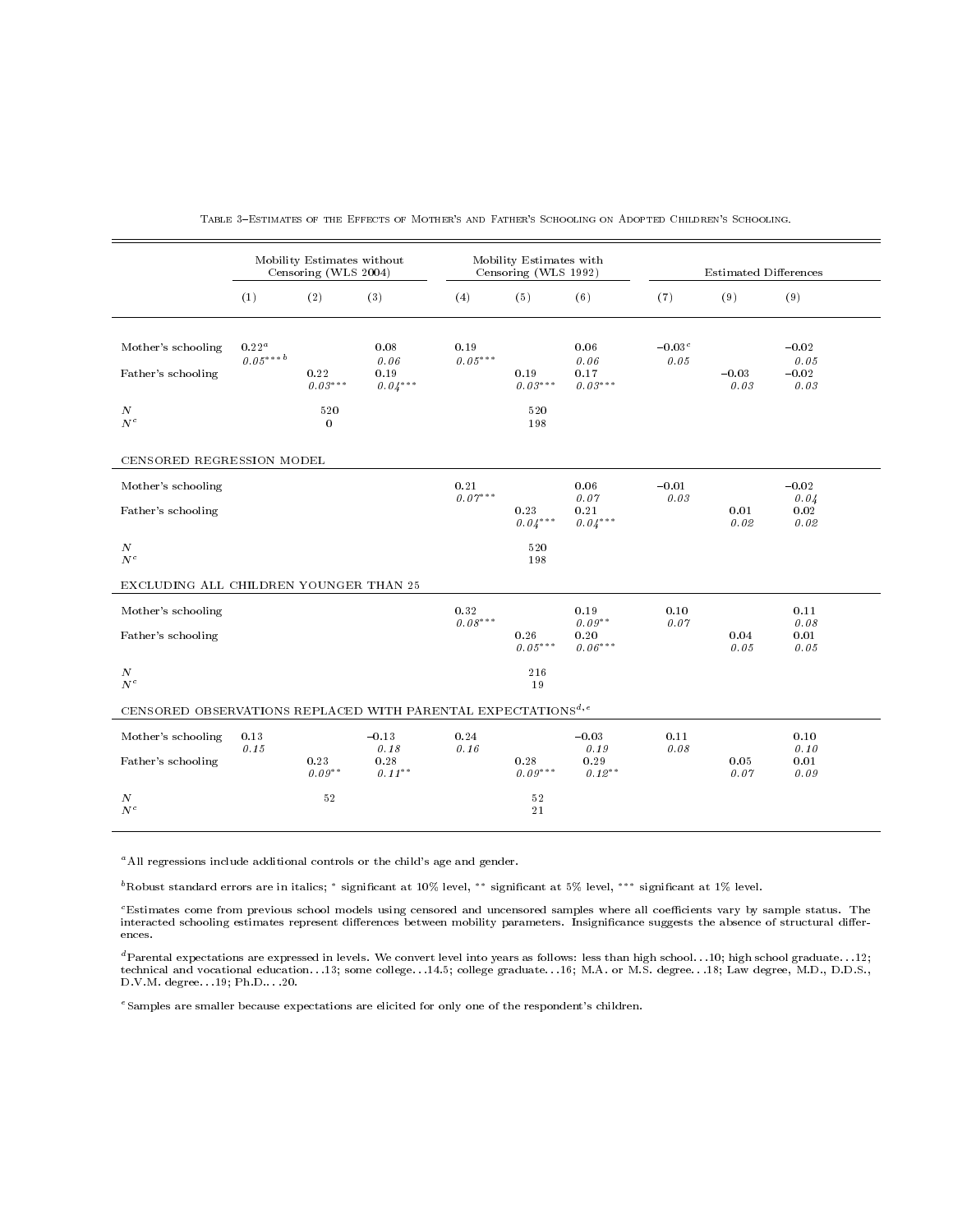|                    | Regressing $d_t \eta_t$ on Parental Schooling using Samples with Increasing Shares of Censoring <sup>a</sup> |         |             |         |           |           |             |                                                                                                                            |  |
|--------------------|--------------------------------------------------------------------------------------------------------------|---------|-------------|---------|-----------|-----------|-------------|----------------------------------------------------------------------------------------------------------------------------|--|
|                    | 20-30%                                                                                                       | 30-40%  | $40 - 50\%$ | 50-60%  | 60-70%    | 70-80%    | $80 - 90\%$ | 100%                                                                                                                       |  |
|                    | $(1)^c$                                                                                                      | (2)     | $(3)^c$     | (4)     | (5)       | (6)       | (7)         | (8)                                                                                                                        |  |
| Mother's schooling | $-0.01$                                                                                                      | $-0.02$ | $-0.03$     | $-0.03$ | $-0.03$   | $-0.04$   | $-0.05$     | $-0.06$                                                                                                                    |  |
|                    | 0.01 <sup>b</sup>                                                                                            | 0.01    | 0.02        | 0.02    | 0.02      | $0.02*$   | $0.02***$   | $0.02***$                                                                                                                  |  |
| Father's schooling | 0.00                                                                                                         | $-0.01$ | $-0.02$     | $-0.02$ | $-0.02$   | $-0.03$   | $-0.03$     | $-0.04$                                                                                                                    |  |
|                    | 0.01                                                                                                         | 0.01    | $0.01*$     | $0.01*$ | $0.01*$   | $0.01*$   | $0.01***$   | $0.02***$                                                                                                                  |  |
| $\boldsymbol{N}$   | 4097                                                                                                         | 4097    | 4097        | 4097    | 4097      | 4097      | 4097        | 4097                                                                                                                       |  |
| $N^{c}$            | 874                                                                                                          | 1285    | 1712        | 2280    | 2859      | 3157      | 3388        | 4097                                                                                                                       |  |
|                    |                                                                                                              |         |             |         |           |           |             | Simulated regressions of $d_t \eta_t$ on Parental Schooling using Samples with Increasing Shares of Censoring <sup>d</sup> |  |
|                    | 25%                                                                                                          | 35%     | 45%         | 55%     | 65%       | 75%       | 85%         | 100%                                                                                                                       |  |
| Mother's schooling | $-0.02$                                                                                                      | $-0.02$ | $-0.03$     | $-0.03$ | $-0.04$   | $-0.05$   | $-0.05$     | $-0.06$                                                                                                                    |  |
|                    | 0.01 <sup>b</sup>                                                                                            | 0.01    | $0.02*$     | $0.02*$ | $0.02***$ | $0.02***$ | $0.02***$   | $0.02***$                                                                                                                  |  |
| Father's schooling | $-0.01$                                                                                                      | $-0.01$ | $-0.02$     | $-0.02$ | $-0.03$   | $-0.03$   | $-0.03$     | $-0.04$                                                                                                                    |  |
|                    | 0.01                                                                                                         | 0.01    | $0.01*$     | $0.01*$ | $0.01***$ | $0.01***$ | $0.01***$   | $0.02***$                                                                                                                  |  |
| $\boldsymbol{N}$   | 4097                                                                                                         | 4097    | 4097        | 4097    | 4097      | 4097      | 4097        | 4097                                                                                                                       |  |

Table 4{Estimating the Bias of Replacing Observed with Expected Schooling using Various Censored Samples.

 $^a$  All regressions include additional controls or the child's age and gender.

 $b$ Standard errors are in italics; \* significant at 10% level, \*\* significant at 5% level, \*\*\* significant at 1% level.

 $\degree$  This column corresponds to the true percentage of censored observations as observed in 1992 (21.33 percent).

 $^d$  Randomly a fixed percentage of the observations is replaced by parental expectations. The number of simulations is 1000.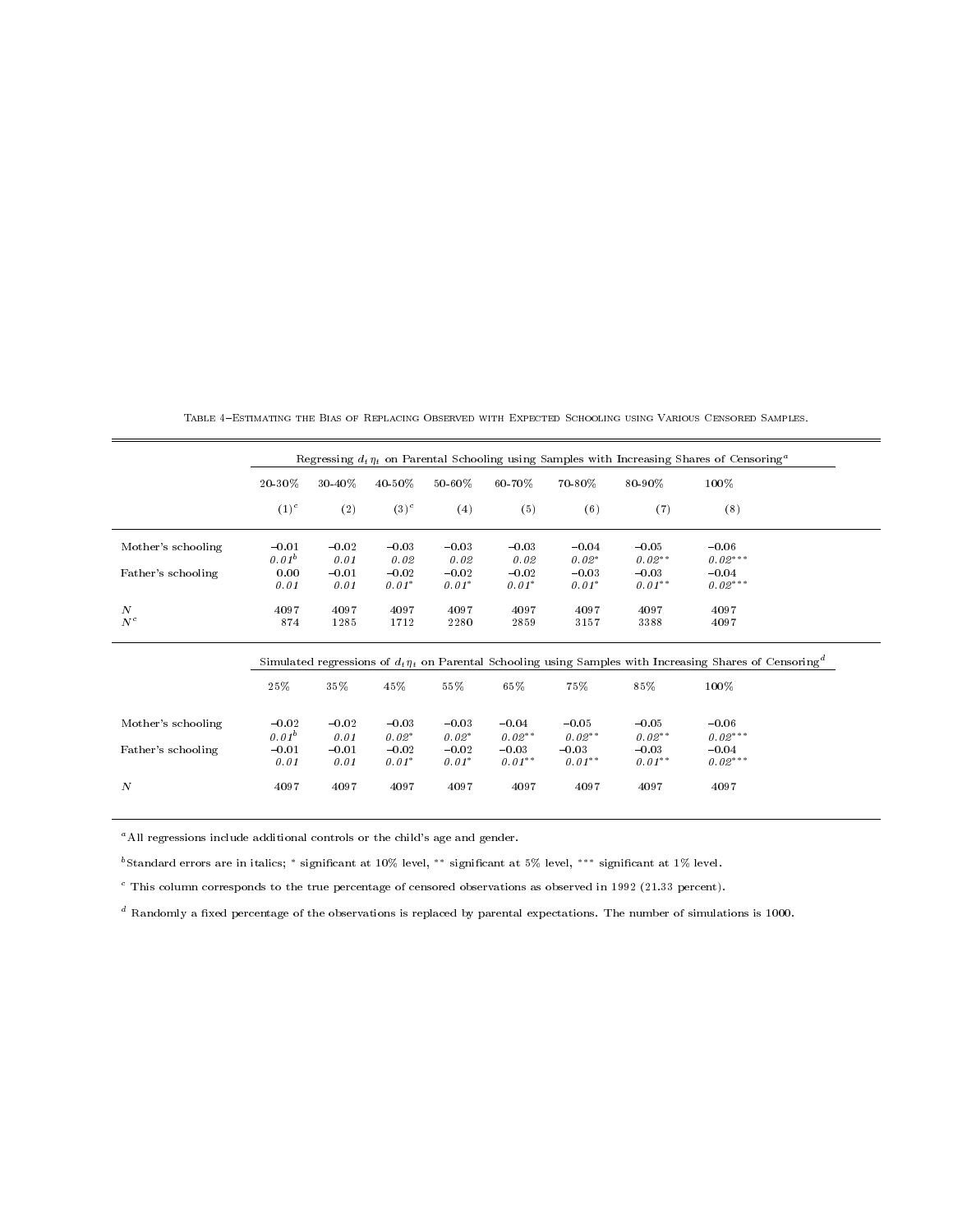#### TABLE 5-PATIENCE VERUS IMPATIENCE.

|                    |                   | Estimates<br>without<br>Censoring<br>(WLS 2004) | Estimates<br>with<br>Expectations<br>(WLS 1975) |              |  |
|--------------------|-------------------|-------------------------------------------------|-------------------------------------------------|--------------|--|
|                    | (1)               | (2)                                             | (3)                                             | (4)          |  |
|                    |                   |                                                 |                                                 |              |  |
| Mother's schooling | 0.24 <sup>a</sup> | 0.08                                            | 0.18                                            | 0.10         |  |
|                    | $0.02***$<br>0.26 | 0.06<br>0.19                                    | $0.02***$<br>0.23                               | 0.16<br>0.25 |  |
| Father's schooling | $0.01***$         | $0.04***$                                       | $0.01***$                                       | $0.10***$    |  |
|                    |                   |                                                 |                                                 |              |  |
| N                  | 14,524            | 520                                             | 4097                                            | 52           |  |
| SAMPLES            |                   |                                                 |                                                 |              |  |
| Own birth children | $\times$          |                                                 | $\times$                                        |              |  |
| Adopted children   |                   | $\times$                                        |                                                 | $\times$     |  |
|                    |                   |                                                 |                                                 |              |  |

<sup>a</sup> All regressions include additional controls for the child's age and gender.

 $^{b}$ Standard errors are in italics;  $^{*}$  significant at 10% level,  $^{**}$  significant at 1% level.